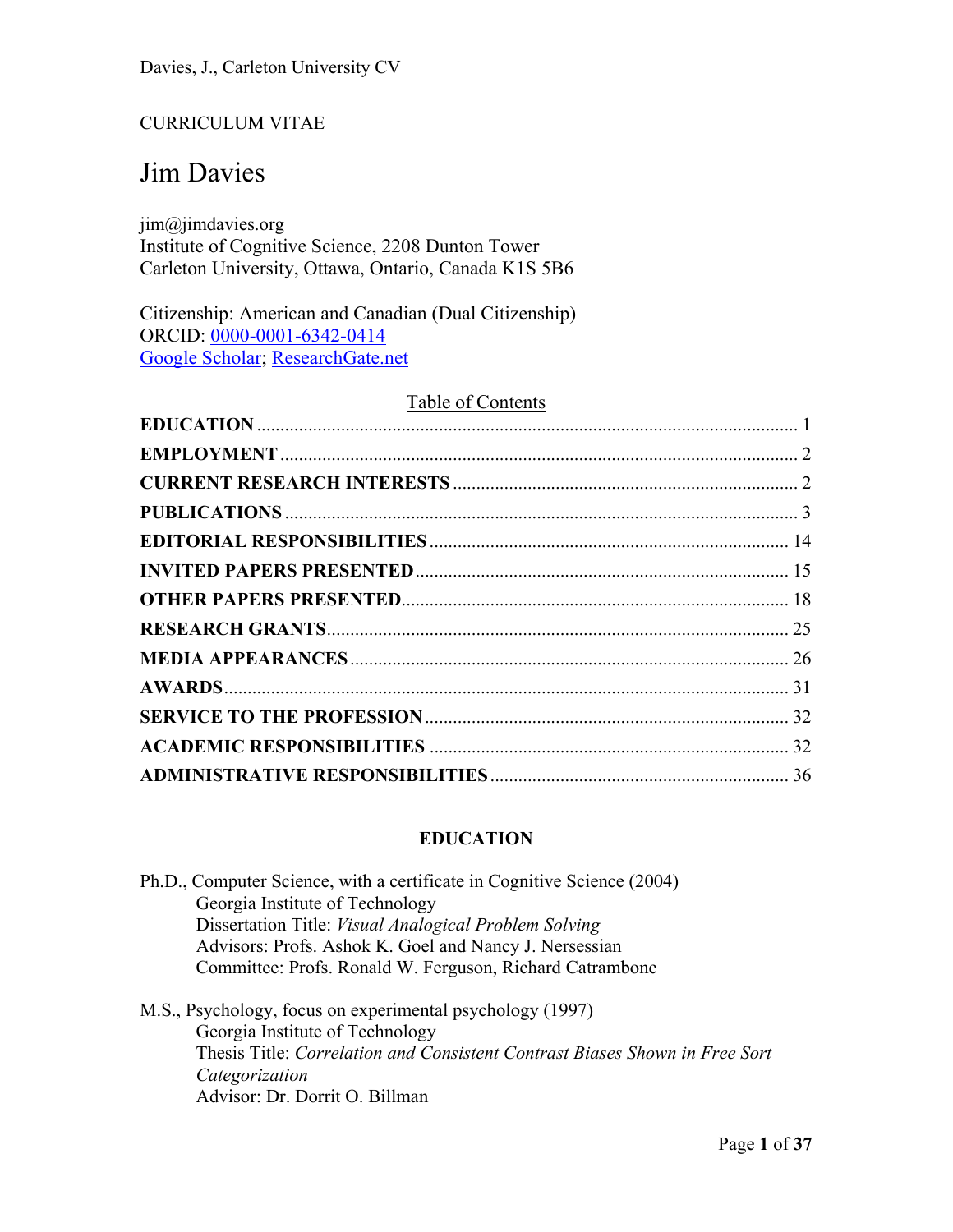Committee: Dr. Tony J. Simon, Prof. Timothy A. Salthouse

B.A., Philosophy (1993) State University of New York College at Oswego

#### **EMPLOYMENT**

#### *Academic employment*

2017 – Present: Full Professor 2010 – 2017: Associate Professor 2006 – 2010: Assistant Professor Carleton University, Institute of Cognitive Science (100% appointment) and School of Computer Science (0% appointment as of July 1, 2016)

Fall 2004 – 2006 Queen's University, School of Computing Postdoctoral Fellow Supervisor: Prof. Janice Glasgow

#### *Industrial employment*

Summer 2011 Z2Live, Seattle, WA, USA Consultant Researched spending encouragement for freemium games

Summer 2000 Mitsubishi Electric Research Labs, Cambridge, MA Research Intern supervised by Dr. Charles Rich Designed a tutorial extension to the COLLAGEN collaborative agent software

#### **CURRENT RESEARCH INTERESTS**

My current research focuses on regularities in human imagination. I approach cognitive science through artificial intelligence: I create computer models of visualization. My goal is to create a computer program that imagines visual scenes the same way people do, with the same content in the same places.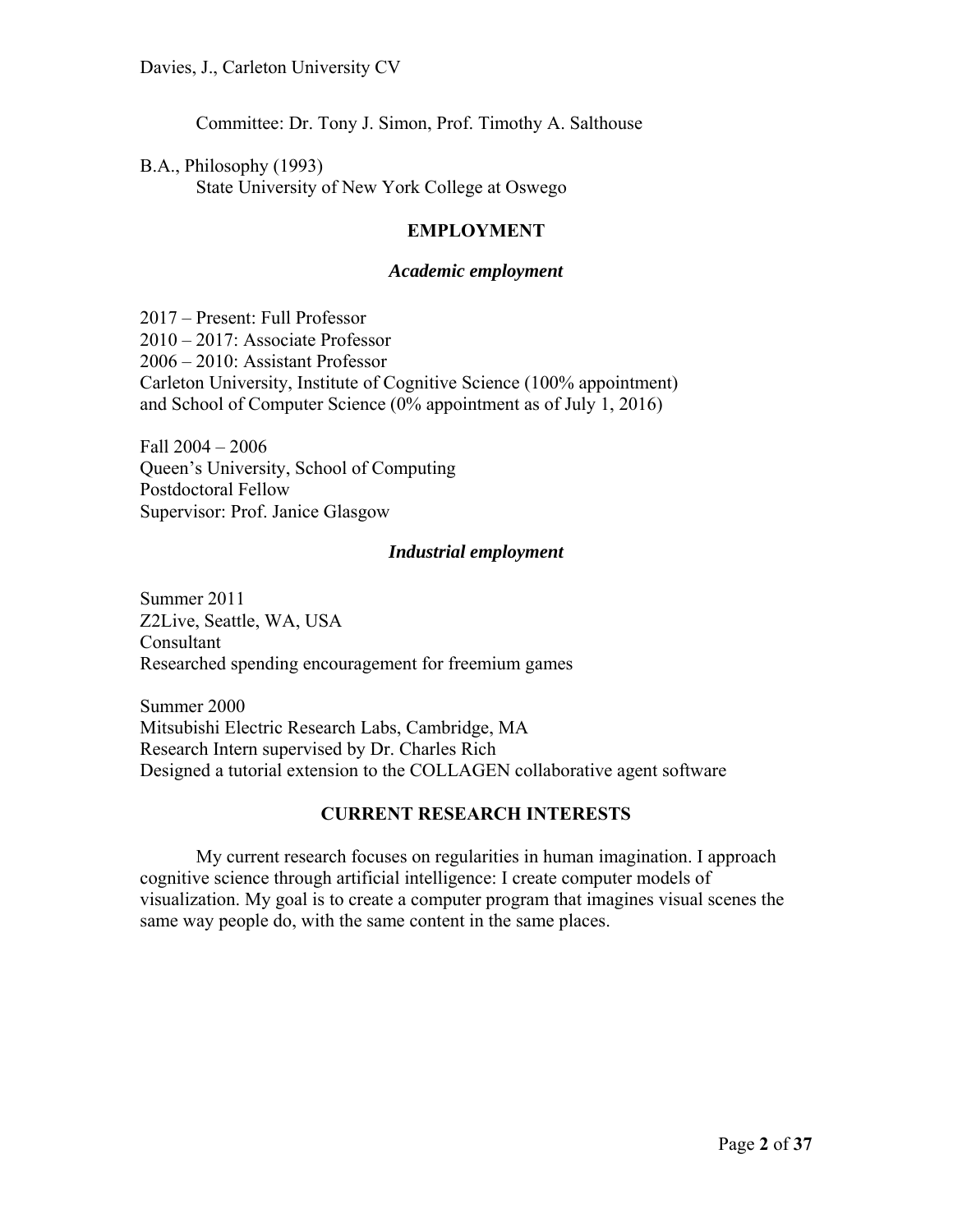#### **PUBLICATIONS**

 *(Note on publications: in computer science, my primary discipline, the main venue for publication is the peer-reviewed conference proceedings paper, and it is common for the head of the laboratory to be last author.)* 

#### *Books*

**Davies, J.** (2014). *Riveted: The science of why jokes make us laugh, movies make us cry, and religion makes us feel one with the universe.* St. Martin's Press.

Also translated into complex Chinese (2014) and Russian (2017). St. Martin's Press was formally known as Palgrave Macmillan

Galassi, M., **Davies, J.**, Theiler, J., Gough, B., Jungman, G., Booth, M., & Rossi, F. (2001, 2003) *GNU Scientific Library Reference Manual*. First and Second Editions. Network Theory Ltd.

#### *Chapters in peer-reviewed edited books*

**Davies, J.** (2014). Don't waste student work: Using classroom assignments to contribute to online resources. Chapter 19 in *E-Learning systems, environments, and approaches: Theory and implementation.* Edited by P. Isaias, J. Michael Spector, D. Ifenthaler and D. G. Sampson. Springer: New York. 277-285.

Nersessian, N. J., Kurz-Milcke, E. & **Davies, J.** (2005). Ubiquitous computing in science and engineering labs: A case study of a biomedical engineering lab. In G. Kouzelis, M. Pournari, M. Stoeppler and V. Tselfes, (Eds.), *Knowledge in the New Technologies*. Peter Lang: Berlin: 167-195.

#### *Articles in peer-reviewed journals*

**Davies, J.** (under review). Why people find celebrities compelling.

Kapron, J. & **Davies, J.** (under review). The videogame is cheating! What makes players perceive cheating in videogames.

Shalmon, N.D., Frankel, L. & **Davies, J.** (under review). The element of play in design.

Vertolli, M.O., Kelly, M.A., & **Davies, J.** (2018). Coherence in the visual imagination. *Cognitive Science.* 43(3): 885—917.

Murdoch, M. & **Davies, J.** (2017). Spiritual and affective responses to a physical church and corresponding virtual model. *Cyberpsychology, Behavior, and Social Networking.*  20(11); 702—708.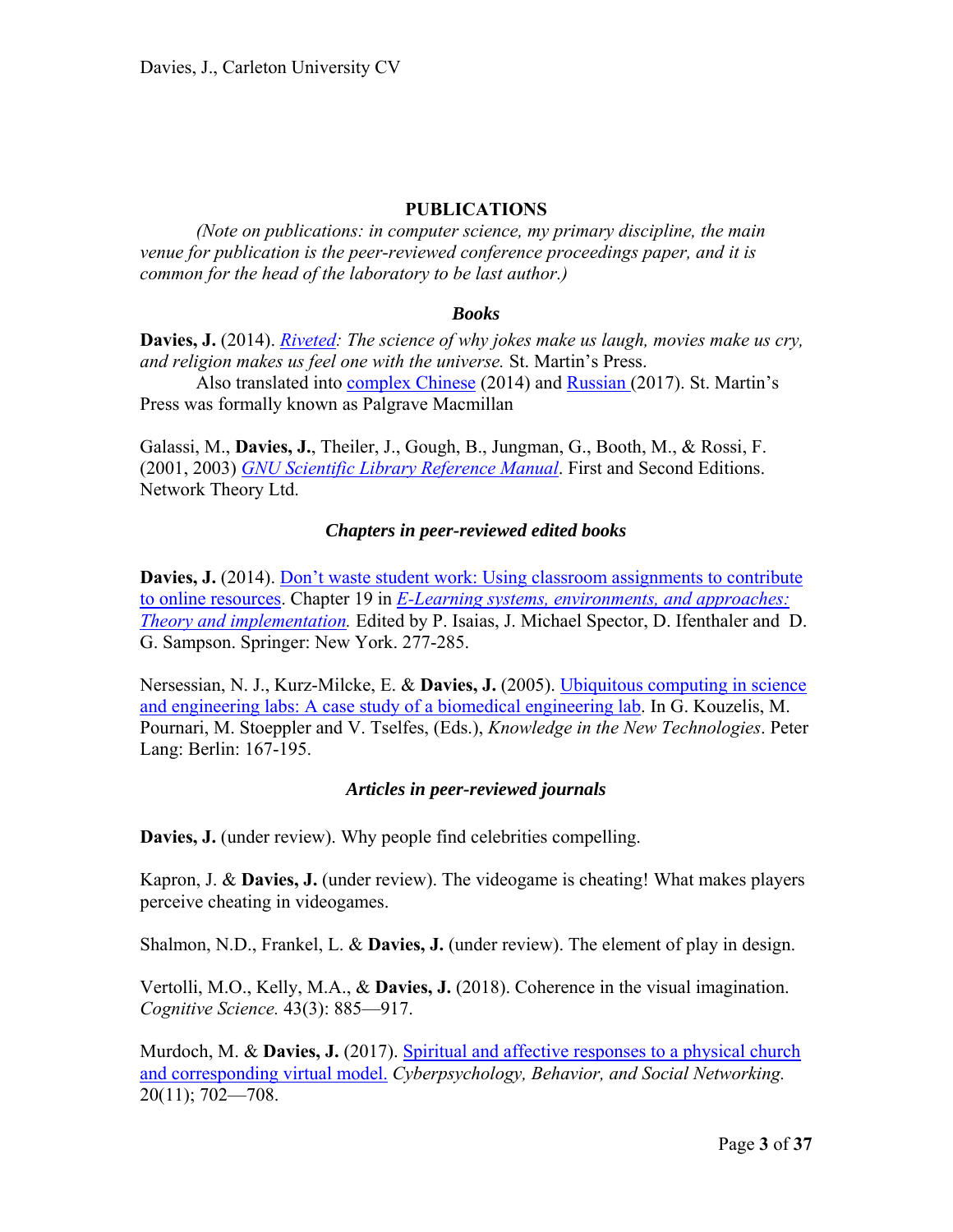**Davies, J. & Michaelian, K. (2016). Identifying and individuating cognitive systems: A** task-based distributed cognition alternative to agent-based extended cognition. *Cognitive Processing. 17(3)*, 307—319.

Davies, J. & Bicknell, J. (2016). Imagination and belief: The microtheories model of hypothetical thinking. *Journal of Consciousness Studies,* 23(3-4), 31--49.

Chowdhury, W., Akkaoui, A., Burt, C. & **Davies, J.** (2015). Quanty: An online game for eliciting the wisdom of the crowd. *Computers in Human Behavior.* 49, 213—219.

Cockbain, J., Vertolli, M. & **Davies, J**. (2013). Creative imagination is stable across technological media: The Spore Creature Creator versus pencil and paper. *The Journal of Creative Behavior,* 48(1), 13—24.

Gagné, J. & **Davies, J.** (2013). Visuo: A model of visuospatial instantiation of quantitative magnitudes. *Knowledge Engineering Review. Special Issue on Visual Reasoning*, 2(28). 1–20.

**Davies, J.**, & Matheson, D. (2012). The cognitive importance of testimony. *Principia: The International Journal of Epistemology*. 16(2), 297-318.

**Davies, J.**, Atance, C. & Martin Ordas, G. (2011). A framework and open questions on imagination in adults and children. *Imagination, Cognition, and Personality*, Special issue on mental imagery in children. 31:1-2, 143-157.

**Davies, J.**, Goel, A. K., & Nersessian, N. J. (2009). A Computational Model of Visual Analogies in Design. *Cognitive Systems Research: Special Issue on Analogies*, 10, 204- 215.

**Davies, J.,** Goel, A. K. & Yaner, P. W. (2008). Proteus: Visuospatial analogy in problemsolving. *Knowledge-Based Systems.* 27(7), 636-654.

**Davies, J.**, & Goel, A. K. (2008). Visual representations and re-representation in analogical reasoning. *The Open Artificial Intelligence Journal*, 2, 11-20.

**Davies, J.**, & Goel, A. K. (2007). Transfer of Problem-Solving Strategy Using Covlan. *Journal of Visual Languages and Computing*: 18, 149-164.

Glasgow, J., Kuo, T. & **Davies, J.** (2006). Protein structure from contact maps: A casebased reasoning approach. *Information Science Frontiers, Special Issue on Knowledge Discovery in High-Throughput Biological Domains*. 8: 29-36

**Davies, J.**, Glasgow, J. & Kuo, T. (2006). Visio-spatial case-based reasoning: A case study in prediction of protein structure. *Computational Intelligence*, 22:3/4, 194-207.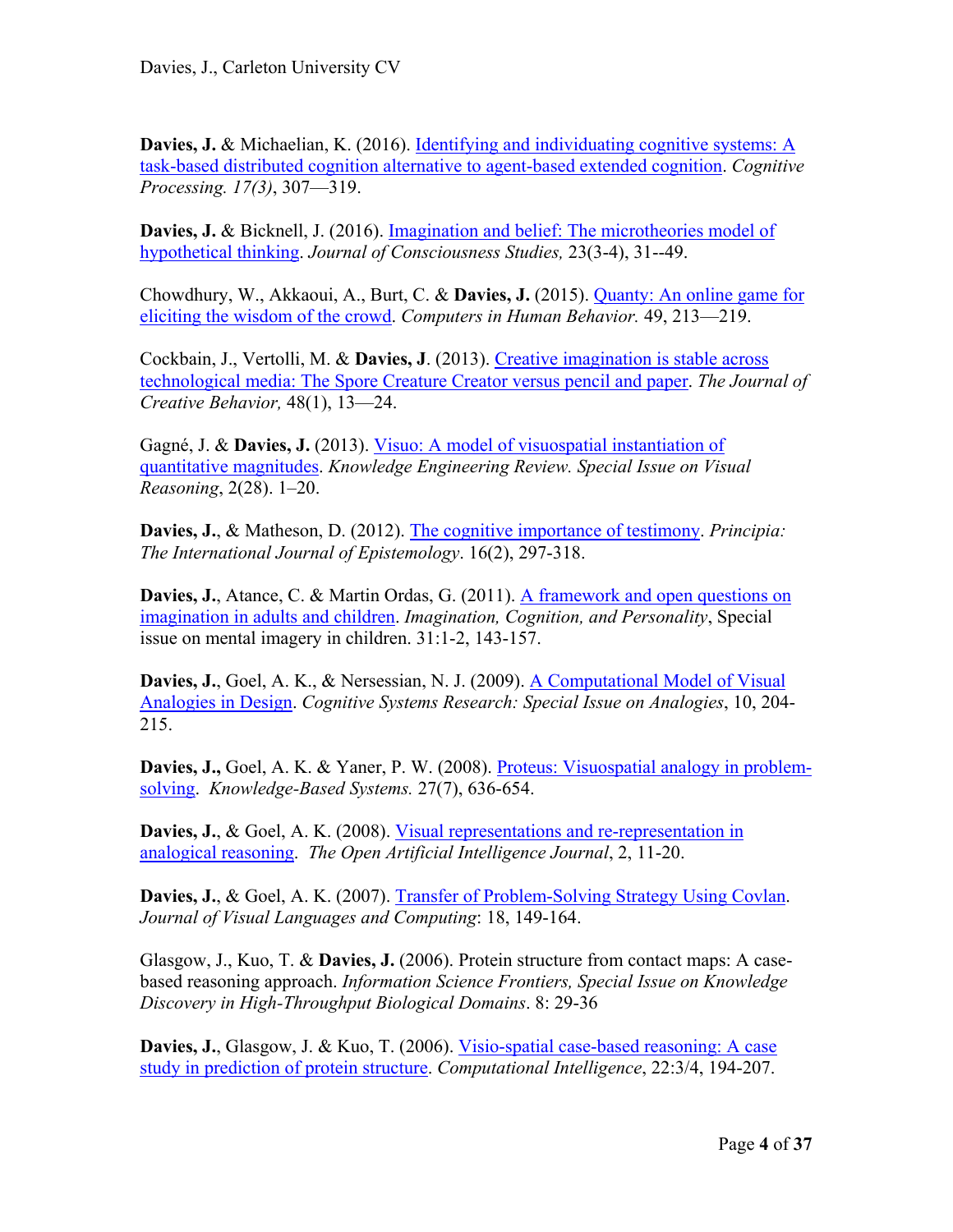**Davies, J.**, Nersessian, N. J. & Goel, A. K. (2005). Visual models in analogical problem solving. *Foundations of Science*, *Special Issue on Model-Based Reasoning: Visual, Analogical, Simulative*. L. Magnani & N. J. Nersessian (Eds.) 10, 133-152.

Billman, D. O. & **Davies, J.** (2005). Consistent contrast and correlation in free sorting. *American Journal of Psychology*. 118(3) 353-383.

# *Articles in Peer-Reviewed Conference Proceedings*

Vertolli, M.O. & **Davies, J.** (in preparation, 2017). Image quality Assessment techniques show improved training and evaluation of autoencoder generative adversarial networks. https://arxiv.org/abs/1708.02237

**Davies, J.** (2017). What is learning? A definition for cognitive science. In G. Gunzelmann, A. Howes, T. Tenbrink, & E. J. Davelaar (Eds.), *Proceedings of the 39th Annual Conference of the Cognitive Science Society* (pp. 271--276). Austin, TX: Cognitive Science Society.

Jennings, J. & **Davies, J.** (2017). The motor system does not use a curvilinear belief: Folk physics and embodied cognition. In G. Gunzelmann, A. Howes, T. Tenbrink, & E. J. Davelaar (Eds.), *Proceedings of the 39th Annual Conference of the Cognitive Science Society* (pp. 2296—2301). Austin, TX: Cognitive Science Society.

Kelly, D. & **Davies, J.** (2016). The Charon model of moral judgment. In A. Papafragou, D. Grodner, D. Mirman, & J.C. Trueswell (Eds.) *Proceedings of the 38th Annual Conference of the Cognitive Science Society*. Austin, TX: Cognitive Science Society. 1415—1420.

Stapleton, C., Mott, D., Whiteside, J., Vick, J., & **Davies, J.** (2014). Transforming lives through story immersion: Innovation of aphasia rehabilitation through storytelling learning landscapes. *Immersive Media Experiences 2014.* Orlando, Florida. Nov 3-7.

Vertolli, M. O. & **Davies, J.** (2014). Coherence Net: A new model of generative cognition. 6<sup>th</sup> International Conference on Evolutionary Computation Theory and Applications (ECTA-2014). Rome, Italy, IJCCI. 308—313.

**Davies, J**. & McManus, M. (2014). How our desire for social information affects tastes in paintings and belief systems. In Kozbelt, A. (Ed.), *Proceedings of the Twenty-Third Biennial Congress of the International Association of Empirical Aesthetics, (153—158).* (IAEA-14) New York, NY: International Association of Empirical Aesthetics.

Vertolli, M. O., Kelly, M., & **Davies, J.** (2014). Compression and decompression in cognition. *Artificial General Intelligence* (AGI-2014). 262—265.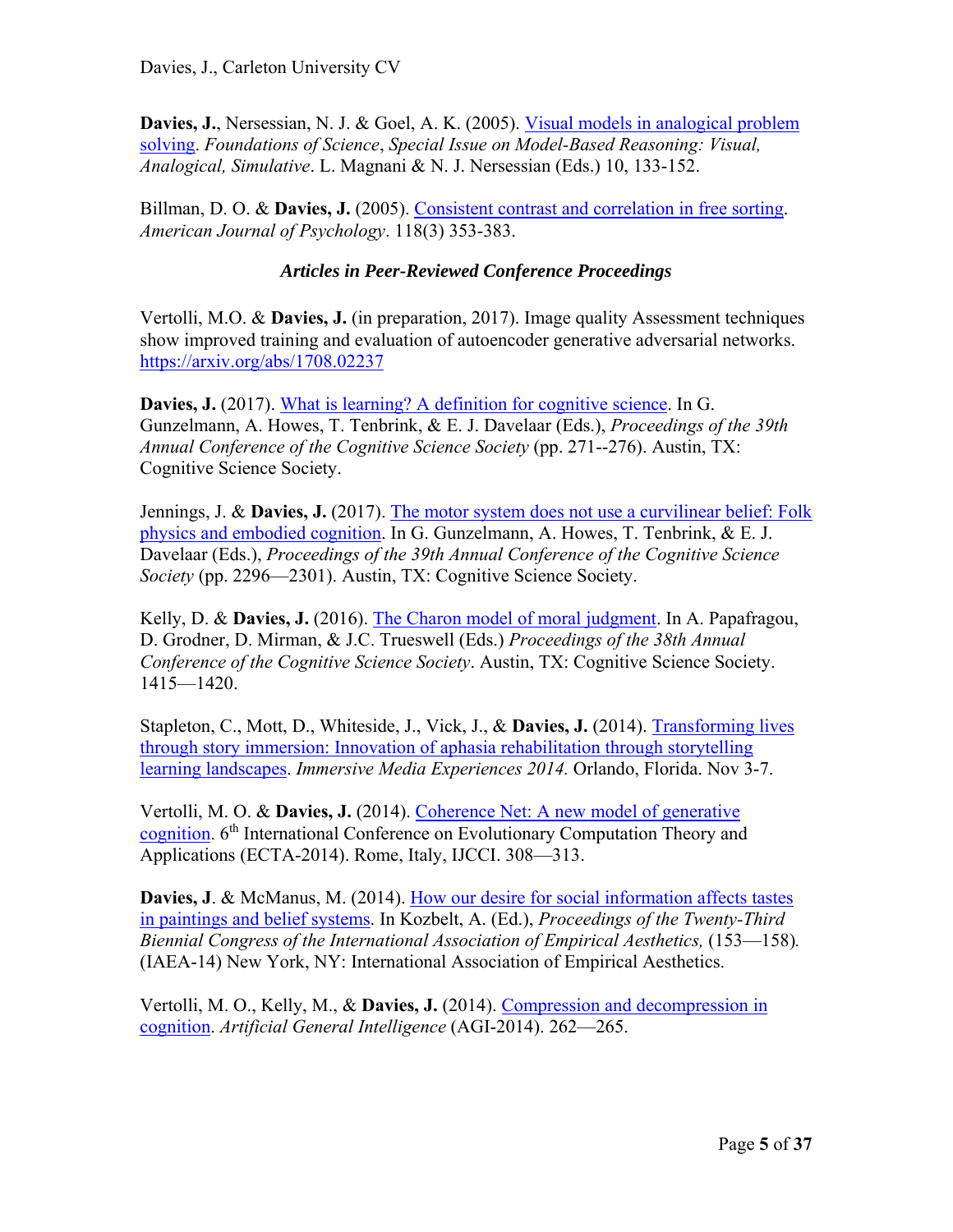Vertolli, M. O., Breault, V., Ouellet, S., Somers, S. Gagné, J., & **Davies, J.** (2014). Theoretical assessment of the SOILIE model of the human imagination. *Proceedings of the 36th Annual Meeting of the Cognitive Science Society (CogSci-2014).* 3043—3048.

Vertolli, M. O. & **Davies, J.** (2014). Coherence in the visual imagination: Local hill search outperforms Thagard's connectionist model. *Proceedings of the 36th Annual Meeting of the Cognitive Science Society (CogSci-2014).* 1676—1681*.* 

Davies, J. (2013). Don't waste student work: Using classroom assignments to contribute to online resources. Proceedings of the *Cognition and Exploratory Learning in Digital Age* conference (CELDA-13). Fort Worth, Texas. October 22-24, 2013. 389—393.

Breault, V., Ouellet, S., Somers, S. & **Davies, J.** (2013). SOILIE: A computational model of 2D imagination. In R. West & T. Stewart (eds.), *Proceedings of the 12th International Conference on Cognitive Modeling*, Ottawa: Carleton University. 95—100.

**Davies, J. & Francis, A. G. (2013). The role of artificial intelligence research methods in** cognitive science. In R. West & T. Stewart (eds.), *Proceedings of the 12th International Conference on Cognitive Modeling*, Ottawa: Carleton University. 439—444.

Ouellet, S., Somers, S., & **Davies, J.** (2013). High-level representation of 3D models of buildings. In R. West & T. Stewart (eds.), *Proceedings of the 12th International Conference on Cognitive Modeling*, Ottawa: Carleton University. 408—413.

Ouellet, S. & **Davies, J.** (2013). Using prepositions to describe three-dimensional scenes: A model of spatial relation apprehension and interference. In R. West & T. Stewart (eds.), *Proceedings of the 12th International Conference on Cognitive Modeling*, Ottawa: Carleton University. 209—214.

Vertolli, M. O. & **Davies, J.** (2013). Visual imagination in context: Retrieving a coherent set of labels with Coherencer. In R. West & T. Stewart (eds.), *Proceedings of the 12th International Conference on Cognitive Modeling*, Ottawa: Carleton University. 263— 268.

Li, H., Mould, D. & **Davies, J.** (2013): Structure and aesthetics in non-photorealistic images. In *Proceedings of Graphics Interface 2013*, Regina, Saskatchewan, pp 181-188.

**Davies, J. & Fortney, M. (2012). The menton theory of boredom and engagement.** *Proceedings of the First Annual Conference on Advances in Cognitive Systems.* 131–143.

Somers, S., Gagné, J., Astudillo, C., & **Davies, J.** (2011). Using semantic similarity to predict angle and distance of objects in images. *The ACM Conference on Creativity & Cognition, 2011*. 217-222.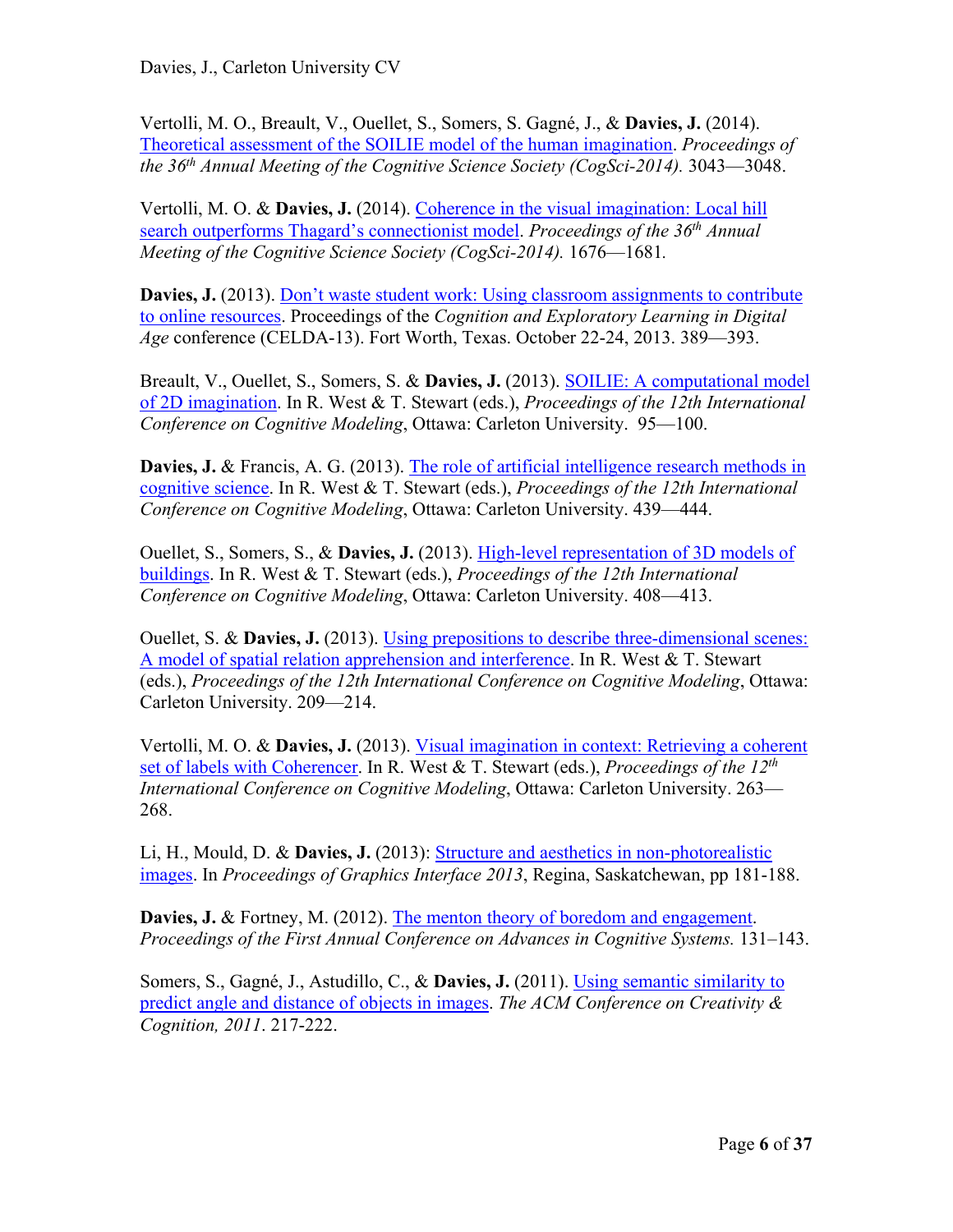Stapleton, C., & **Davies, J.** (2011). Imagination: The third reality to the virtuality continuum. *2011 IEEE International Symposium on Mixed and Augmented Reality.*  (ISMAR-2011). 53-60. Basel, Switzerland.

Schoenherr, J., Thomson, R. & **Davies, J.** (2011). What makes an explanation believable?: Mechanistic and anthropomorphic explanations of natural phenomena. in L. Carson (Ed.) *The Thirty-Third Annual Meeting of the Cognitive Science Society*  (COGSCI-11), 1424-1429.

**Davies, J.** & Gagné, J. (2010). Estimating quantitative magnitudes using semantic similarity. *Conference of the American Association for Artificial Intelligence workshop on Visual Representations and Reasoning* (AAAI-10-VRR) 14--19.

**Davies, J.** & Yaner, P. W. (2010). Analogical mapping through visual abstraction. *The Annual Conference of the Cognitive Science Society* (CogSci 2010), 1553—1558.

Bell, J. & **Davies, J.** (2010). Pixel graphs are better at representing large quantities of information than pie graphs. *Theory and Application of Diagrams* (Diagrams-2010), Printed in Volume 6170 Lecture Notes in Computer Science's *Diagrammatic Representation and Inference*, 288—291.

Smith, C., Van Bentham, K., Nuttall, J., Musca, J., MacDougall, K., Miller, X., Li, J., Fitzpatrick, J., Di Noia, N., Cybulskie, A., & **Davies, J.** (2010). Modeling English spatial preposition detectors. *Theory and Application of Diagrams* (Diagrams-2010), 328—330.

Gagné, J. & **Davies, J.** (2009). Analogical estimation of quantitative magnitudes. *New Frontiers of Analogy Research: Proceedings of Analogy 09*, 155-164, Sophia, Bulgaria.

Thomson, R. & **Davies, J.** (2009). Distance estimation as a process of generating Ad-Hoc Metrical Systems. *Proceedings of the Thirty-First Annual Conference of the Cognitive Science Society.* 2932-2937.

**Davies, J.** (2009). Experience-based reasoning as the basis of a general artificial intelligence architecture. *IJCAI Workshop on Grand Challenges for Reasoning from Experiences.* 1-6. Pasadena, California, July 11, 2009.

**Davies, J.**, Glasgow, J. & Kuo, T. (2007). Protein structure prediction with visuospatial analogy. In T. Barkowsky, C. Freksa, M. Klnauff, & B. Krieg-Bruckner (Eds.) *Proceedings of Spatial Cognition 2006*, 127-139, Bremen, Germany.

**Davies, J., Goel, A. K. & Nersessian, N. J. (2005). Transfer of problem-solving strategy** using the Cognitive Visual Language. *Proceedings of the International Workshop on Visual Languages and Computing (VLC05)*. 293-298.

**Davies, J.**, Goel, A. K. & Nersessian, N. J. (2005). Transfer in visual case-based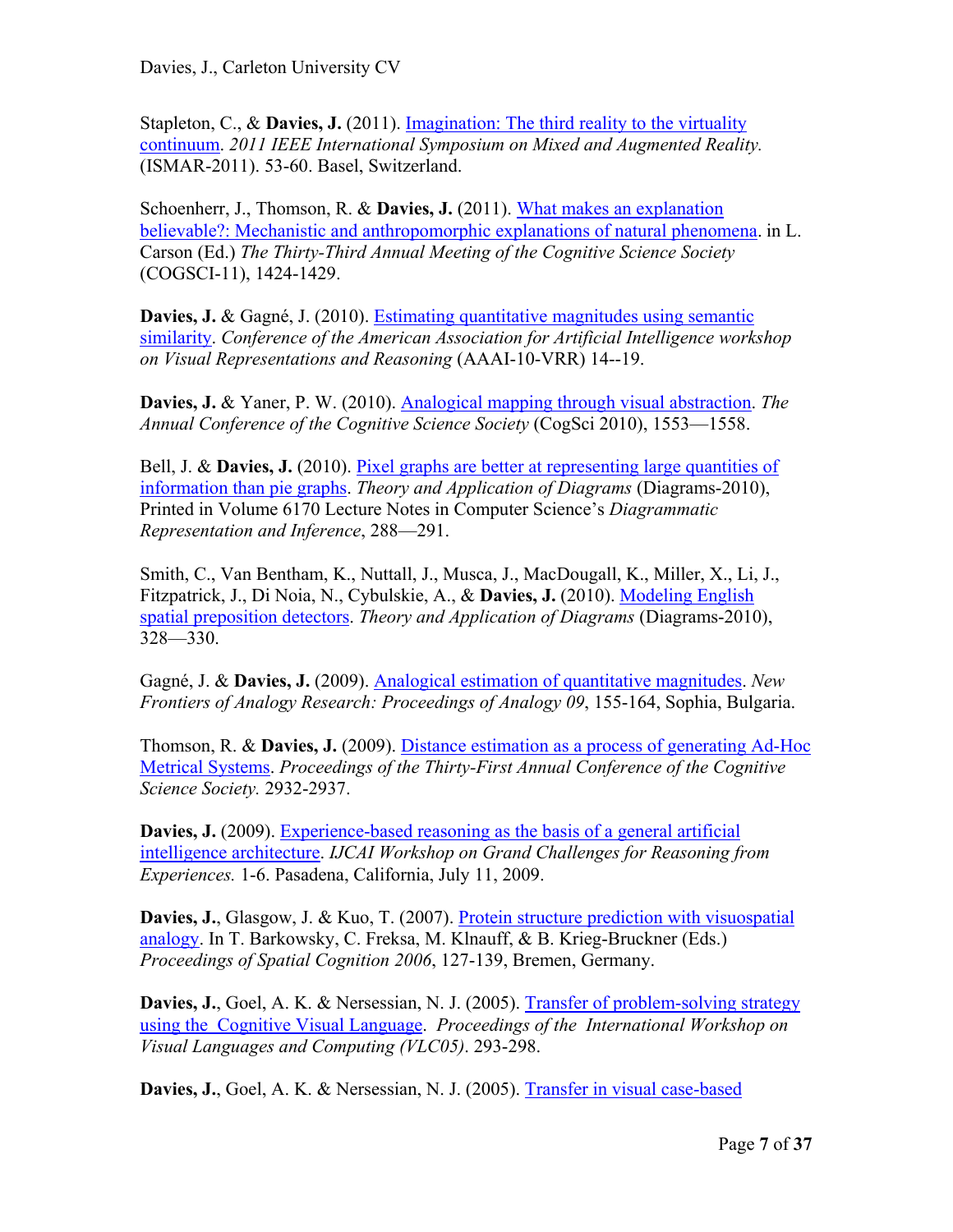problem-solving. In H. Munoz-Avila & F. Ricci (Eds.) *Proceedings of the 6th International Conference on Case-Based Reasoning*. LNAI 3620. Springer-Verlag. Berlin Heidelberg. 163-176.

**Davies, J.**, Goel, A. K. & Nersessian, N. J. (2005). A Cognitive Model of visual analogical problem-solving transfer. In L. P. Kaelbling & A. Saffioti (Eds.) *Proceedings of the Nineteenth Annual International Joint Conference on Artificial Intelligence*. Professional Book Center, Denver, Colorado. 1556-1557.

Nersessian, N. J., Kurz-Milke, E., Newstetter, W. C. & **Davies, J.** (2004). Research laboratories as evolving distributed cognitive systems. In A. Markman & L. Barsalou (Eds.) *Proceedings of the 25th Annual Conference of the Cognitive Science Society*. Erlbaum. Hillsdale, New Jersey. 857-862.

**Davies, J.** & Goel, A. K. (2003). Representation Issues in visual analogy. In R. Alternam & D. Kirsh (Eds.) *Proceedings of the 25th Annual Conference of the Cognitive Science Society*. Erlbaum. Hillsdale, New Jersey. 300-305.

**Davies, J.**, Goel, A. K., & Nersessian, N. J. (2003). Visual re-representation in creative analogies. In A. Cardoso & J. Gero (Eds.) *The Third Workshop on Creative Systems, International Joint Conference on Artificial Intelligence*. 1-12.

**Davies, J.** & Goel, A. K. (2003). Visual case-based reasoning I: Transfer and adaptation. *Proceedings of the First Indian International Conference on Artificial Intelligence*. Hyderabad, India.

Nersessian, N. J., Newstetter, W. C., Kurz-Milcke, E. & **Davies, J.** (2002). A Mixedmethod Approach to Studying Distributed Cognition in Evolving Environments. *Proceedings of the International Conference on Learning Sciences*. 307-314.

**Davies, J.**, & Goel, A. K. (2001). Visual analogy in problem solving. *Proceedings of the International Joint Conference on Artificial Intelligence*. 377-382. Morgan Kaufmann publishers.

**Davies, J. R.**, Lesh, N., Rich, C., Sidner, C. L., Gertner, A. S., & Rickel, J. (2001). Incorporating tutorial strategies into an intelligent assistant. Proceedings of the 2001 *International Conference on Intelligent User Interfaces*. 53-65.

**Davies, J. R.**, Nersessian, N.J. & Goel, A.K. (2001). The role of visual analogy in scientific discovery. *Model-Based Reasoning: Scientific Discovery, Technological Innovation, Values.* Pavia Italy.

Murdock, W. J., Simina, M., **Davies, J.**, & Shippey, G. (1998). Modeling Invention by Analogy in ACT-R. *Proceedings of the Twentieth Annual Conference of the Cognitive Science Society*, Madison, WI. 740-745.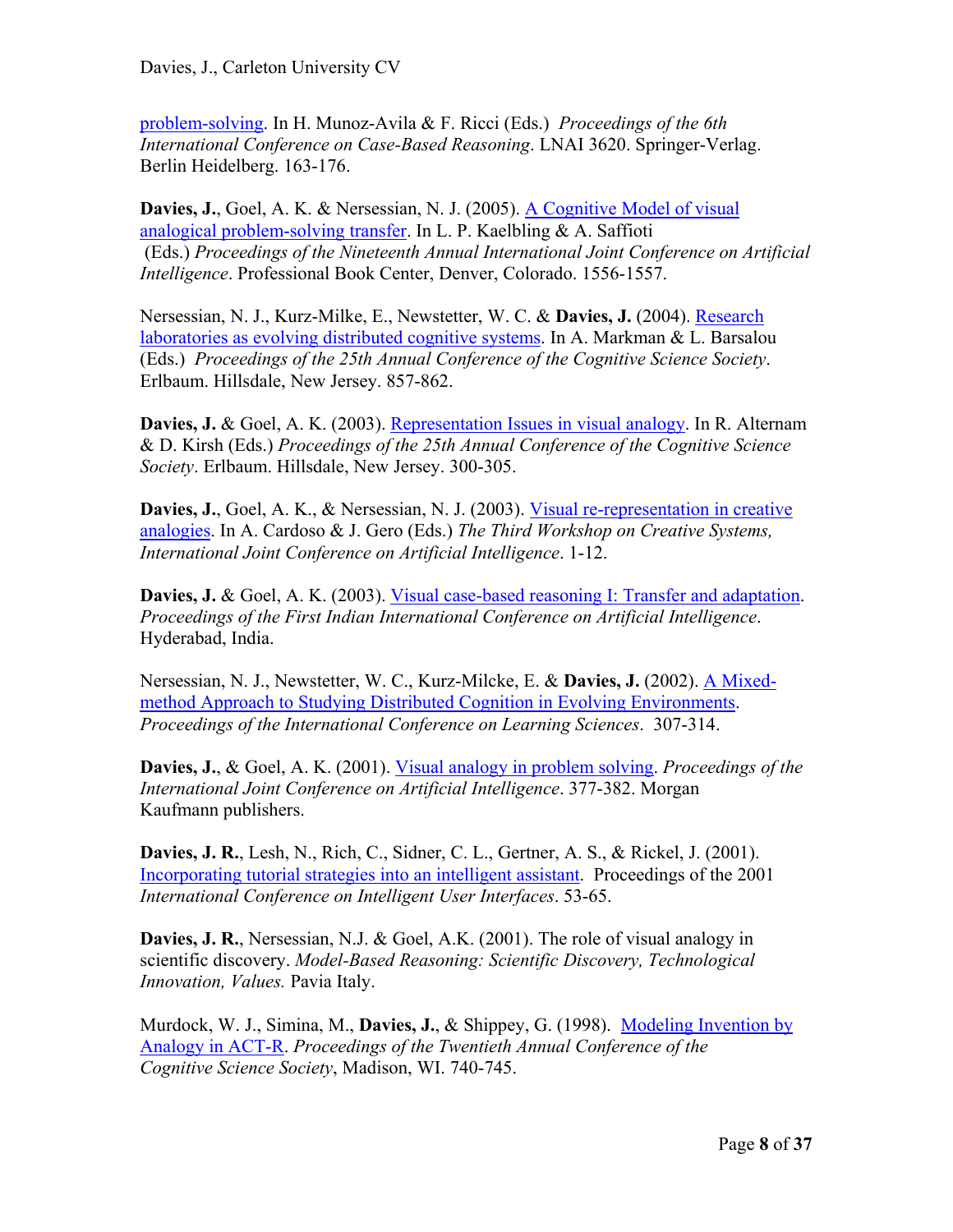# *Formally Peer-Reviewed Abstracts*

Stapleton, C. & **Davies, J.** (2018). Transcending time and space for human connection, mixed reality & imagination addressing isolation on Earth and deep space exploration. *23rd Annual CyberPsychology, CyberTherapy & Social Networking Conference* (CYPSY2018). June 26-28, 2018.

Ouellet, S., Lang, H., MacQuarrie, L., McManus, M., & **Davies, J.** (2012). 3D SPACE: 3D spatial prepositions analysis and comprehension engine. *Psychology Outside the Box 2012*. Abstract 47.

Abelson, A., **Davies, J.**, Fraser, R., Kuo, T., Zuviria, E. & Glasgow, J. (2005). Protein structure from contact maps: An hierarchical approach. Intelligent Systems for Molecular Biology (ISMB05).

#### *Articles in The Conversation*

The Conversation *is a website and news site run by academics. Academics pitch articles. They are accepted they are edited by another academic. So they are classified as popular scholarship writing that is only partially peer-reviewed. The articles are published under a creative commons license, and as such other news media can pick up the articles free of charge. I list some of the biggest pick-ups for each article here.* 

**Davies, J.** (2018). The science of saying goodbye to Santa. *The Conversation.* Published Online December 17.

- 1. Live Science, December 19, 2018
- 2. PBS, December 20, 2018

**Davies, J.** (2018). How self-driving cars will make our cities more charming. *The Conversation.* Published Online December 10.

- 1. Phys.org December 11, 2018
- 2. The Chronicle Herald, December 13, 2018.
- 3. The National Post, December 11, 2018.
- 4. Universal Science, December 17, 2018.

**Davies, J.** (2018). The science of multitasking, and why you should doodle in class. *The Conversation.* Published online September 6.

- 1. The National Post September 7, 2018
- 2. Popular Science September 10, 2018
- 3. Quartz September 10, 2018

**Davies, J.** (2018). Religion does not determine your morality. *The Conversation.*  Published online July 24.

- 1. Qrius July 26, 2018
- 2. National Post July 24, 2018
- 3. BC Humanist July 27, 2018
- 4. Alternet July 31, 2018
- 5. World Economic Forum August 6, 2018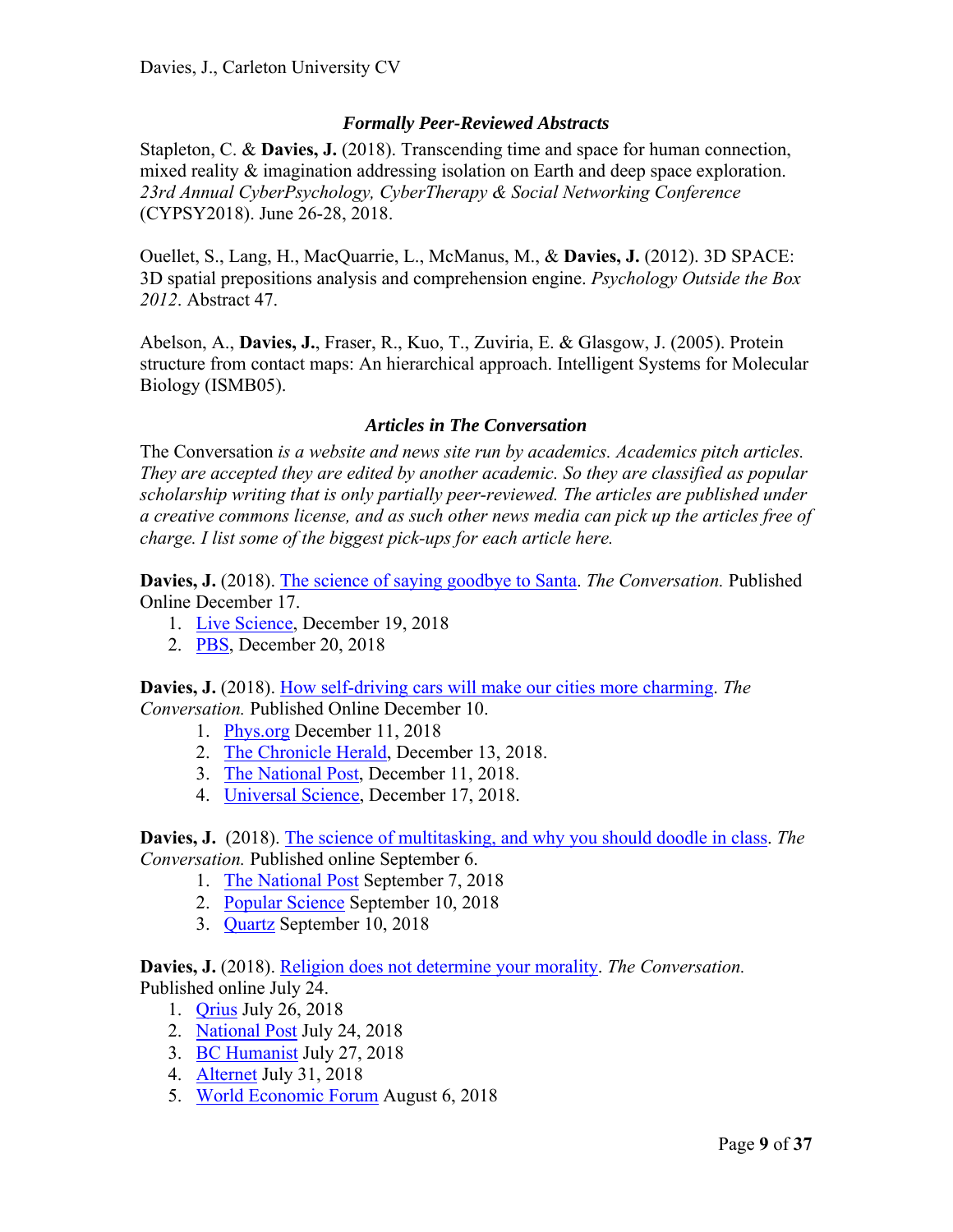#### *Encyclopedia entries*

**Davies, J.** (2017). Imagination. *Encyclopedia of Creativity, Invention, Innovation, and Entrepreneurship, second edition*.

**Davies, J.** (2013). Imagination. *Encyclopedia of Creativity, Invention, Innovation, and Entrepreneurship.* 899—902.

#### *Book Reviews*

**Davies, J.** (2018). A dark world gets Pinker. A review of *Enlightenment Now: The Case for Reason, Science, Humanism, and Progress* by Steven Pinker. *Skeptic*, 23(4), 56—57.

**Davies, J.** (2015). What good can we do? A review of *The Most Good You Can Do: How Effective Altruism Is Changing Ideas about Living Ethically* by Peter Singer. *Skeptic*, 20(3), 54—55.

#### *Technical reports*

Breault, V., Ouellet, S. & **Davies, J.** (2018). Let CONAN tell you a story: Procedural question generation. Submitted August 19 to **http://arxiv.org/abs/1808.06217**

**Davies, J.** (2009). Don't waste student work: Using classroom assignments to contribute to online resources. Carleton University Cognitive Science Technical Report 2009-01, http://www.carleton.ca/ics/TechReports

Davies, J. (2004). *Constructive Adaptive Visual Analogy*. Doctoral Dissertation. College of Computing, Georgia Institute of Technology. Technical Report Number: GIT-COGSCI-2004/3

**Davies, J.**, Nersessian, N. J., & Goel, A. K. (2001). Visual models in analogical problem solving. Georgia Institute of Technology Cognitive Science technical report GIT-COGSCI-2001/03.

**Davies, J. R.**, Lesh, N., Rich, C., Sidner, C. L., Gertner, A. S., & Rickel, J. (2000). Incorporating tutorial strategies into an intelligent assistant. Mitsubishi Electric Research Labs. Technical report TR-2000-30. Cambridge, MA.

**Davies, J. R.**, Goel, A. K., Murdock, J. W., Simina, M., & Shippey, G. (2000). Three Cognitive Models. Georgia Institute of Technology Cognitive Science Report Series GIT-COGSCI-2000/03. Atlanta, Georgia.

**Davies, J.** (1998) Correlation and consistent contrast biases shown in free sort categorization. Georgia Institute of Technology Cognitive Science Report Series GIT-COGSCI-98/02. Atlanta, Georgia.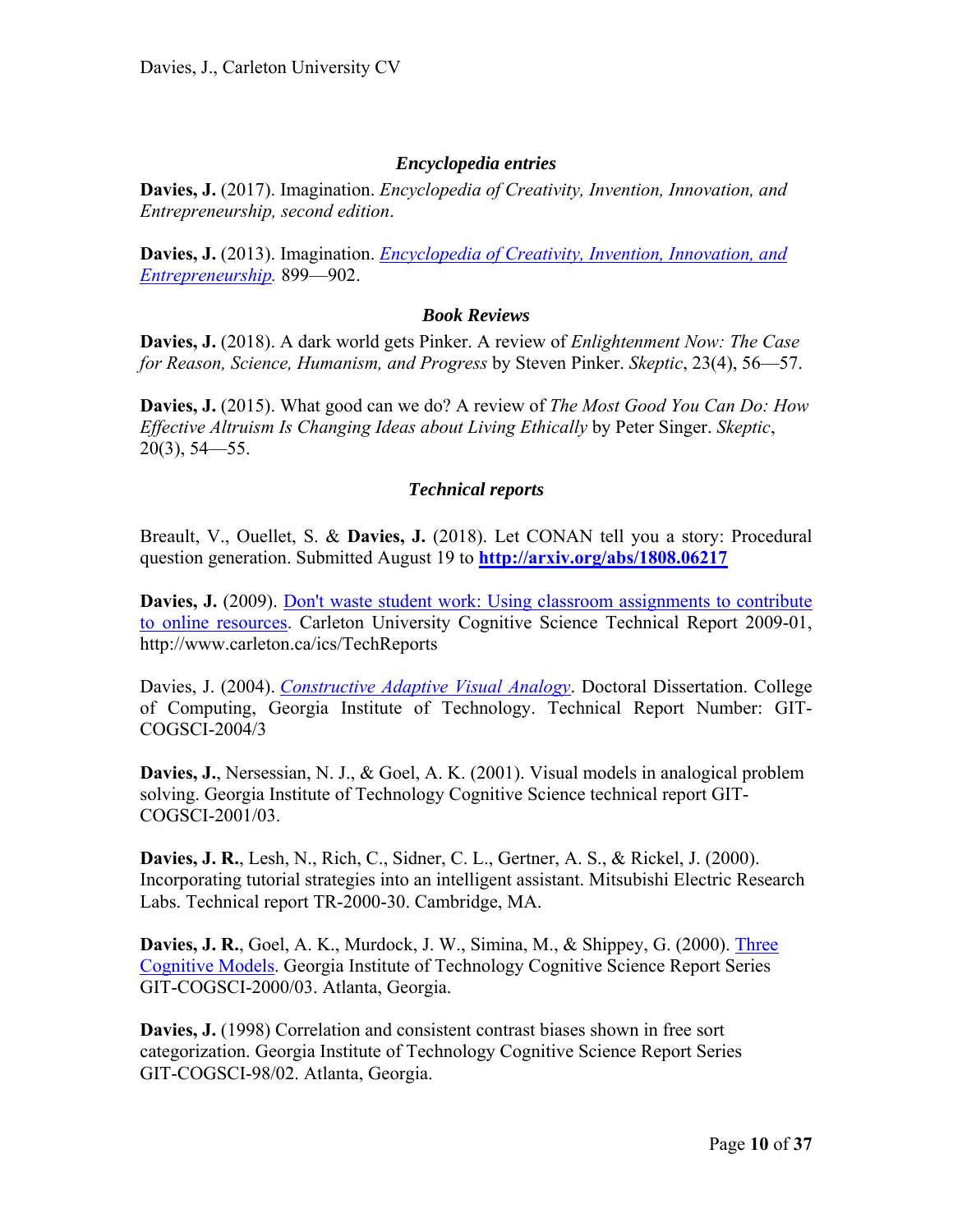#### *Podcasting and Radio Shows*

**Davies, J.** & Hellemans, K. (2018-present). *Minding the Brain.* Podcast and CKCU 93.1FM radio show. Monthly episodes since January 2018. http://www.mindingTheBrainPodcast.com/

 Episode 1, Jan 2018: Stress Episode 2, Mar 2018: Imagining the Future Episode 3, Apr 2018: Marijuana Episode 4, May, 2018: Social Networks Episode 5, June, 2018: Concussions Episode 6, July, 2018: Old Drugs, New Uses Bonus episode, July 15, 2018: Brain: The Inside Story Walkthrough Episode 7, August, 2018: Estrogen and the Brain Episode 8, September, 2018: Exercise Episode 9, October, 2018: 20 Questions with Kim and Jim Episode 10, November, 2018: Alien Abduction Episode 11, December, 2018: Nutrition Episode 12, January, 2019: Why we like Sports Episode 13, February, 2019: Beauty and Neuroaesthetics

#### *Journalism Publications*

**Davies, J.** (2018). Many of our beliefs are unconscious: A response to Nick Chater. *Nautilus,* July 30, blog entry.

**Davies, J.** (2018). 5 reasons humans can't do without sports. *Nautilus*, February 2, blog entry.

**Davies, J.** (2017). How absurd do you like your art? *Nautilus*, October 25, 2017, blog entry.

**Davies, J.** (2017). Why you shouldn't tell people about your dreams. *Scientific American*  May 9, 2017, blog entry.

**Davies, J.** (2017). The moral importance of understanding consciousness. *Nautilus* May 21, blog entry.

**Davies, J.** (2017). This could be a way to get the benefits of meditation without meditating. *Nautilus*, February 24, blog entry.

**Davies, J.** (2017). Video games do guilt better than any other art. *Nautilus* February 7, blog entry.

**Davies, J.** (2017). How considering false histories changes our moral judgments. *Nautilus* January 23, blog entry.

**Davies, J.** (2016). You can have emotions you don't feel. *Nautilus* August 17, blog entry.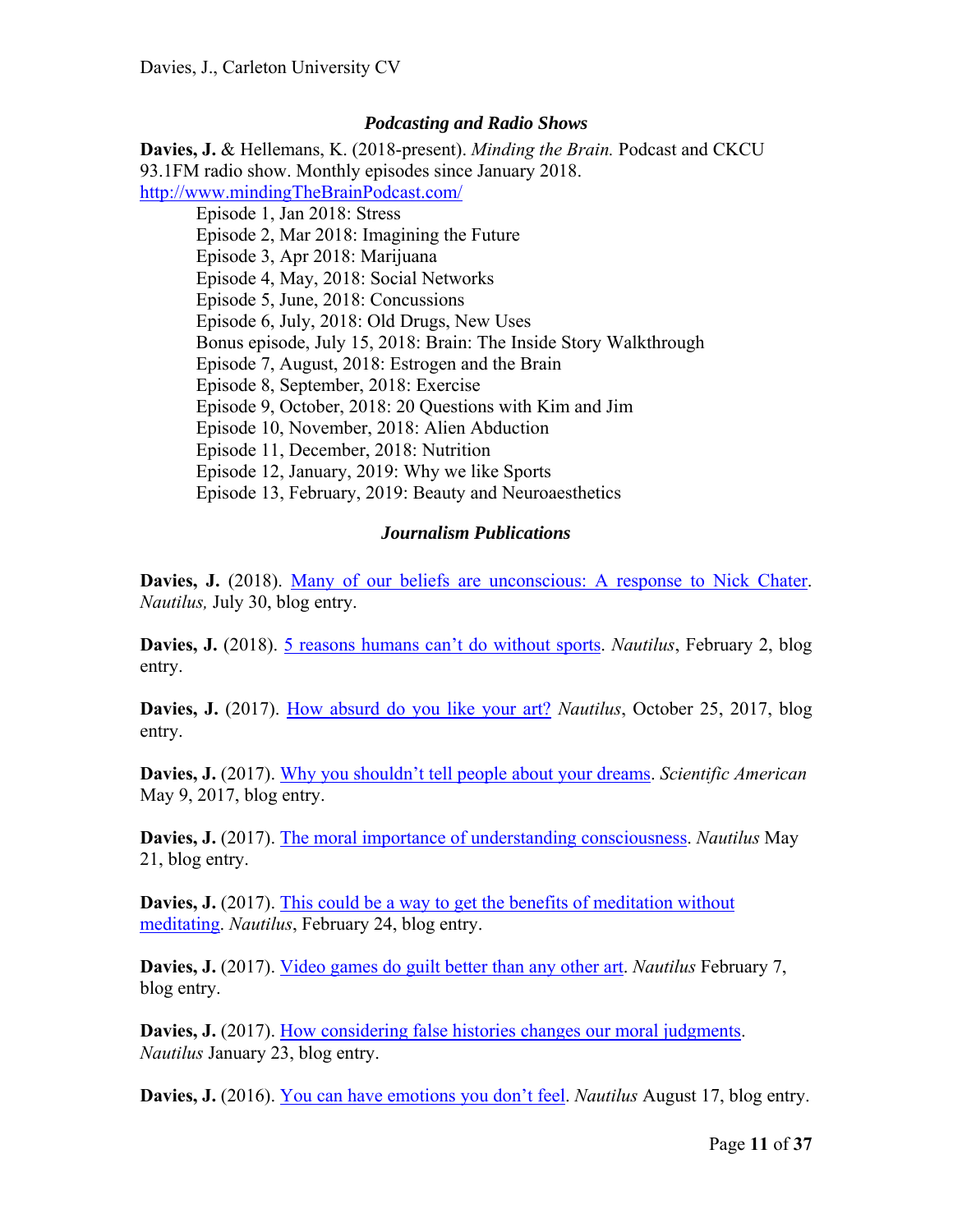**Davies, J.** (2016). Program good ethics into artificial intelligence. *Nature*, 538(7625), p291, October 20.

**Davies, J.** (2016). Just imagining a workout can make you stronger. *Nautilus* August 17, blog entry.

**Davies, J.** (2016). Your terrifying dreams could be rehearsal for real life. *Nautilus* July 20, blog entry.

*Reprinted as* **Davies, J.** (2016). Are dreams meaningful or just noise?. *Nautilus*  July/August, 15, 16—17.

**Davies, J.** (2016). Be happier by knowing your future self. *Nautilus* June 6, blog entry.

**Davies, J.** (2016). Your happiness is like a rocking chair. *Nautilus* March 23, blog entry.

**Davies, J.** (2016). Our conflicted feelings for R2-D2. *Nautilus,* Feb 4.

**Davies, J.** (2016). How where you are or what you're doing alters your sense of time. *Nautilus* January 27, blog entry.

**Davies, J.** (2016). Slide presentation tips for recorded courses. *Educational Development Centre Blog*, January 20.

**Davies, J.** (2015). How black Friday got its name. *Nautilus* October 27, blog entry.

**Davies, J.** (2015). How many real friends can you have at once? *Nautilus* October 21 blog entry.

**Davies, J.** (2015). Why you're biased about being biased. *Nautilus* August 19 blog entry.

**Davies, J.** (2015). Why the dark side of the force had to be dark. *Nautilus* July 17 blog entry.

**Davies, J.** (2015). Tinder charmers and movie heroes move the same way. *Nautilus* June 15 blog entry.

**Davies, J.** (2015). Why is there so much hate for the word "moist?". *Nautilus* June 8 blog entry.

**Davies, J.** (2015). Why Facebook is the junk food of socializing. *Nautilus* June 1 blog entry.

**Davies, J.** (2015). How science can learn from writing that is "not even wrong." *Nautilus*  May 25 blog entry*.*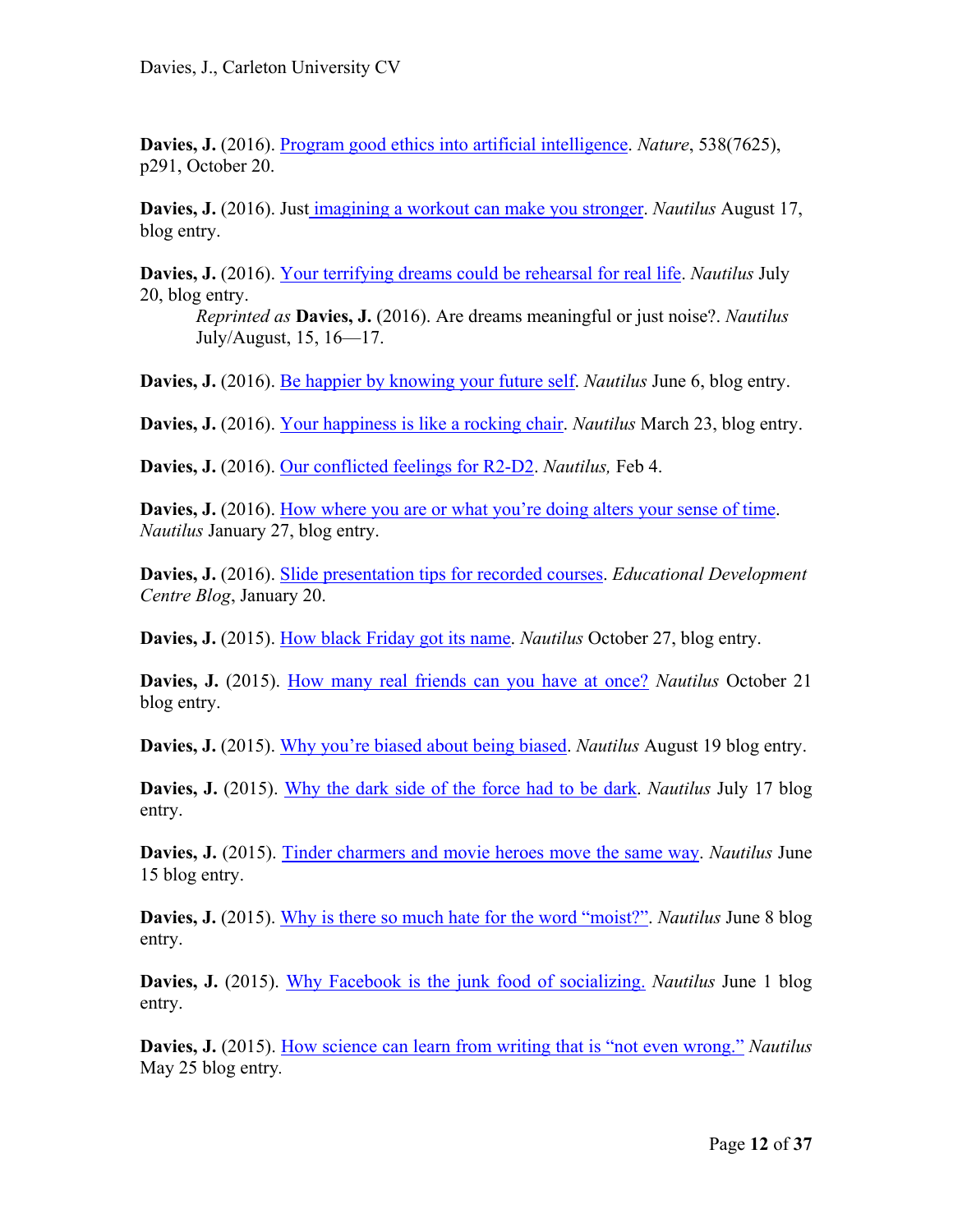Davies, J. (2015). Some music is inherently bad—but people can be convinced otherwise. *Nautilus* April 15 blog entry.

**Davies, J.** (2015). The death of hundreds is just a statistic—but it doesn't have to be. *Nautilus* March 2 blog entry.

**Davies, J.** (2015). The perfect amount of creativity for cars and religion. *Nautilus* January 30 blog entry.

**Davies, J.** (2015). Why are you so smart? Thank your mom & your difficult birth. *Nautilus* January 26 blog entry.

**Davies, J.** (2015). New year's resolutions and the science of willpower. *Nautilus* January 21 blog entry.

**Davies, J.** (2014). Is Santa Claus a god? *Nautilus* December 24 blog entry.

**Davies, J.** (2014). How your brain gaslights you—for your own good. *Nautilus.* 07, p52- 53, also printed as a November 10 blog entry.

**Davies, J.** (2014). Are you overthinking things? *Wired Innovation Insights Blog.* October 27.

**Davies, J.** (2014). San Francisco is smarter than you are. *Nautilus* 18. Magazine article.

**Davies, J.** (2014). How a mental disorder can disappear from the world overnight. *Nautilus* August 25 blog entry.

**Davies, J.** (2014). When to think less about your choices. *Brain Blogger* blog entry August 18*.* 

**Davies, J.** (2014). What do blind people actually see? *Nautilus* August 14 blog entry. *(This post went viral on Reddit and was viewed several hundred thousand times)* 

**Davies, J.** (2014). Why books make us laugh. *Huffington Post,* August 5.

**Davies, J.** (2014). Mutation helps create the most durable religions. *Nautilus* June 17 blog entry.

**Davies, J.** (2013). Do your political opinions affect how far away you think Vancouver is? *Carleton Now,* December.

**Davies, J.** (2013). Iron curtain of the mind—Our tangles thoughts on geography. *Nautilus* December 6 blog entry.

**Davies, J.** (2013). Explaining the Unexplainable: When Logic Fails, Stories and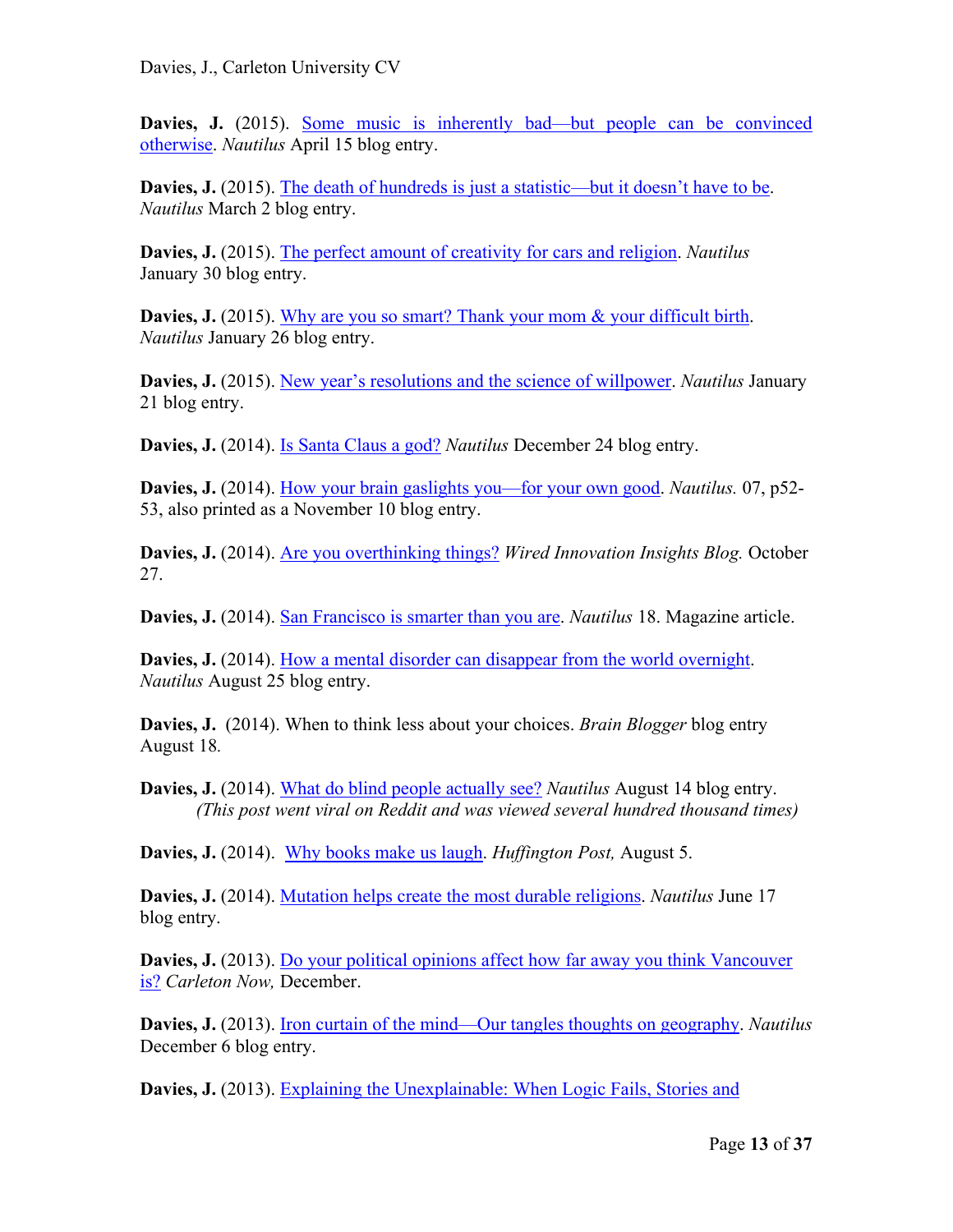Superstitions Prevail. *Nautilus* Magazine Article.

**Davies, J.** (2013). Education Is a Waste of Effort—But It Doesn't Have to Be. *Nautilus* November 26 blog entry.

Davies, J. (2013). Informal Assessment and Asking Questions in Class. Guest blog post on the Carleton University Educational Development Blog. October 28.

**Davies, J.** (2013). Fame is a magnet that reveals our weak hold on reality. *Nautilus*, September 5 blog entry.

**Davies, J.** (2013). Why people get lost in good books. *Nautilus* July 15 blog entry.

**Davies, J.** (2013). Why do we get transported by stories we know are false? *Nautilus*, July 16 blog entry.

**Davies, J.** (2012). Academic obfuscations: The psychological attraction of postmodern nonsense. *Skeptic* 17:4, 44-47.

Editor of *Cognitive Science Summaries* website: URL: http://www.jimdavies.org/summaries/

Editor of *Brain Areas Mnemonics Wiki* website: URL: http://brainareas.pbwiki.com/

# **EDITORIAL RESPONSIBILITIES**

# *Reviewing for Journals*

*Philosophical Psychology: 2018 Journal of Imagination, Cognition, and Personality: 2018 Frontiers of Psychology: 2018 Journal of Cognitive Systems Research Software Practice and Experience Journal of Digital Information Journal of Human-Computer Interaction Cognitive Science: 2011(x2), 2013, 2015, 2016, 2018 IJCAI Workshop on Grand Challenges for Experience-Based Reasoning Journal of Consciousness Studies The Open Artificial Intelligence Journal* 

# *Reviewing For Conferences*

*8th Annual ACM Conference on Creativity & Cognition (2011) International Symposium on Mixed and Augmented Reality (ISMAR 2014) Annual Conference of the Cognitive Science Society 2001-present*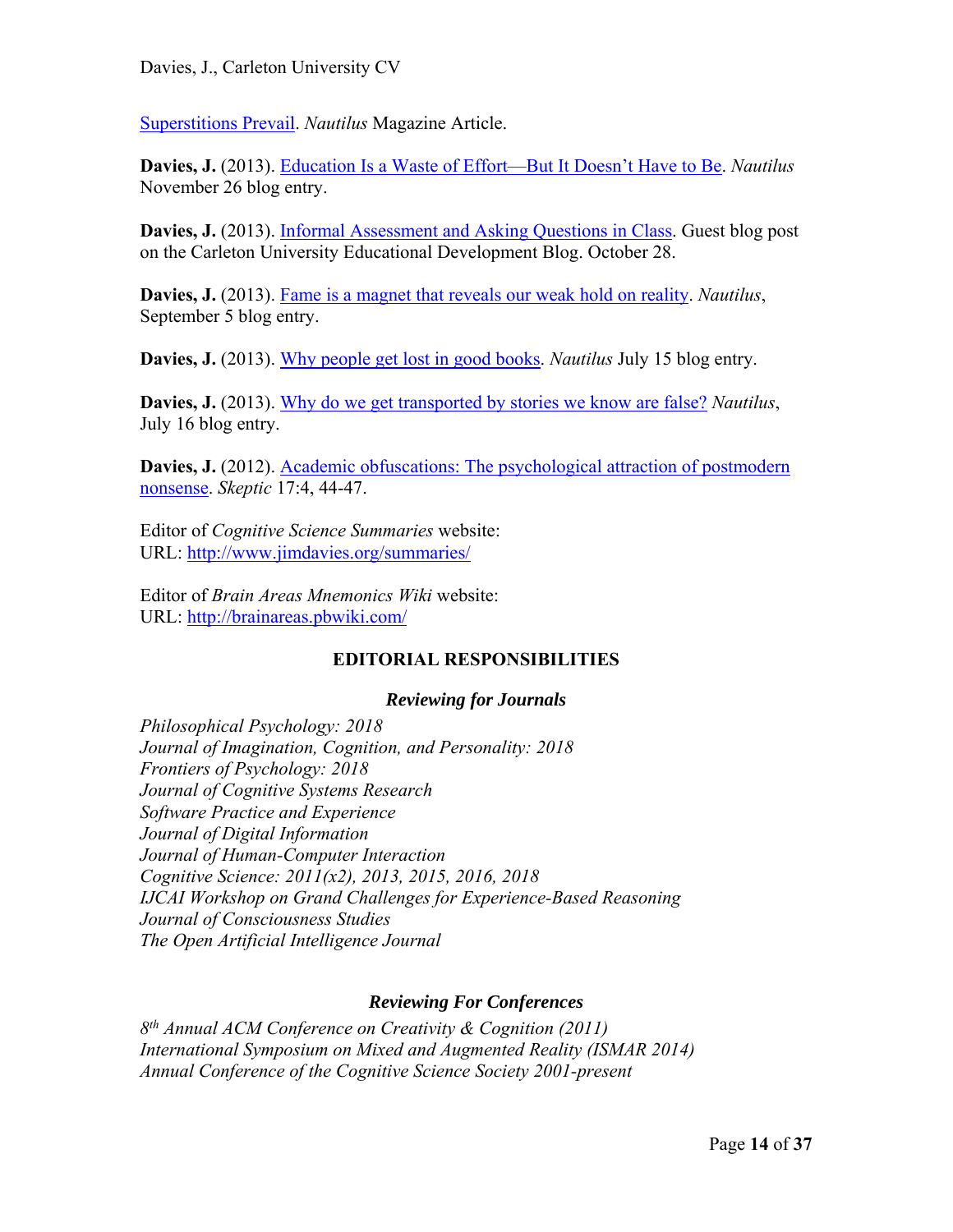#### *Editorial Board Membership*

*Imagination, Cognition and Personality (2015-present) The Open Artificial Intelligence Journal (until 2014) The Open Computer Science Journal (2014-present) Journal of Experimental and Theoretical Artificial Intelligence (2013-present)* 

#### *Program committee membership*

*Association for the Advancement of Artificial Intelligence (AAAI) 2018, 2019 Annual Conference of the Cognitive Science Society 2017 Advances in Cognitive Systems 2017 8th Annual ACM Conference on Creativity & Cognition Publicity Chair 2011 2017 Diagrams 2010 Graduate Symposium Chair International Joint Conference on Artificial Intelligence Workshop on Visual Reasoning and Representations 2011 Organizing Committee Diagrams 2010, 2012, 2017 Analogy 2009* 

#### *Grant Reviewing*

National Science Foundation, summer 2015.

#### **INVITED PAPERS PRESENTED**

#### *Keynote Addresses*

**Davies, J.** (2018). *The Ethics of Superintelligence.* Fourth Anniversary of Ethics Week. Canadian Securities Exchange (CSE). January 25, Ottawa, Ontario.

**Davies, J.** (2017). *The Ethics of Superintelligence*. Forum on Consciousness: Integrating Eastern and Western Perspectives. Quantum and Nano Computing Systems and Applications. (QANSAS-2017) November 24, Agra, India.

**Davies, J.** (2016). *Imagination and Imagery.* Keynote address at The 13<sup>th</sup> Biannual Conference of the German Cognitive Science Society. September 26-30, Bremen, Germany.

**Davies, J.** (2014). *The Science of Imagination*. Keynote address at Techfest 2014, Mumbai, India.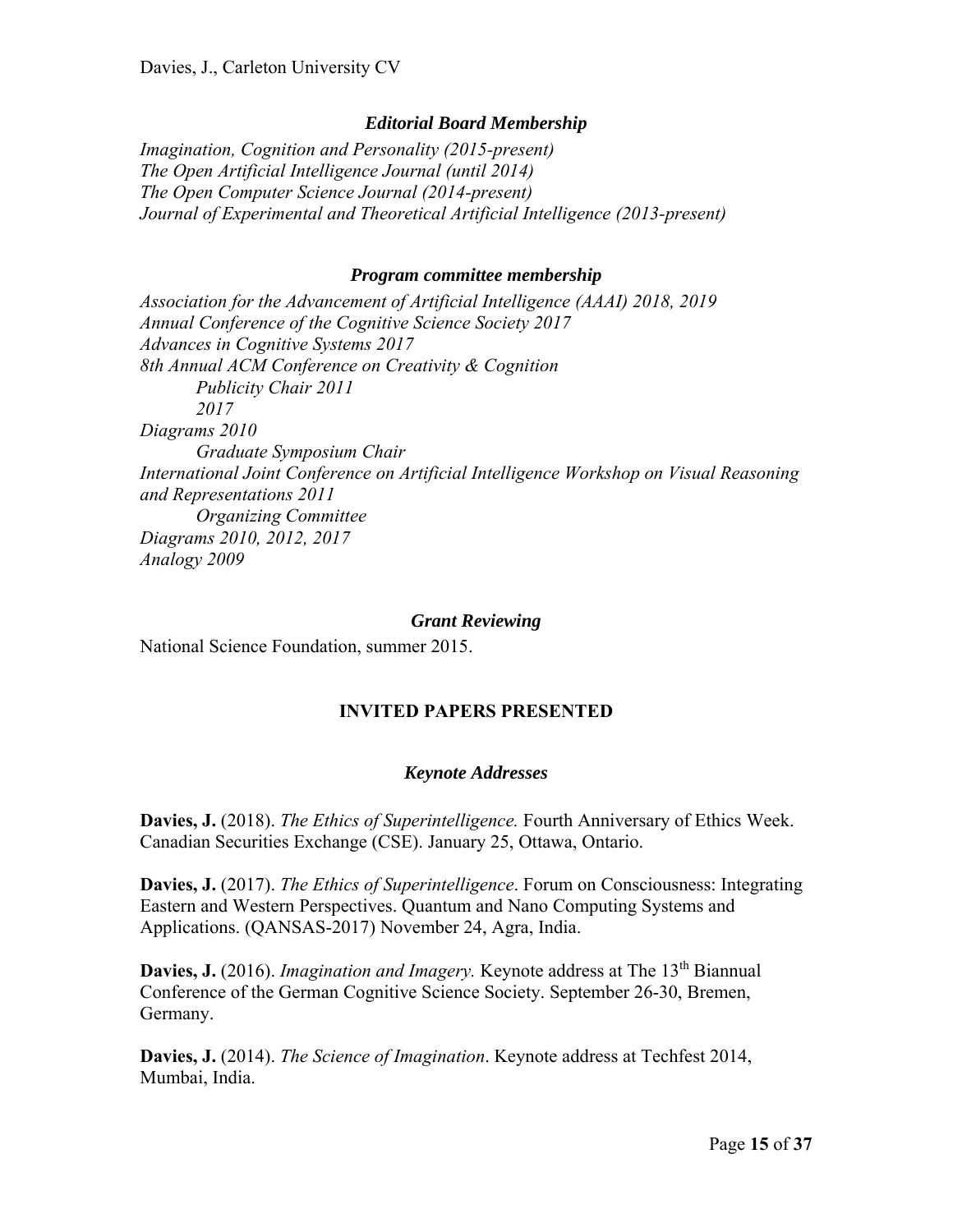#### *To learned societies*

**Davies, J.** How cognitive science can help you get through school. *ESP/IESP Mentors*. January 11, 2019 November 17, 2017.

**Davies, J.** (2018). Learning Management Systems for Large Classes. *CULearn Portfolio Showcase.* November 14.

#### **Davies, J.** (2018). *Don't Waste Student Work*.

Carleton University Computer Science Teaching Workshop, Nov 21. Carleton University Experiential Learning Symposium, Oct 23. Carleton University Educational Development Centre (EDC) presentation and workshop. Aug 21.

McKee, D. & **Davies, J.** (2018). *Westworld and free will*. The Conference on Canadian Content in Speculative Arts and Literature. (CAN-CON2018). October 14.

**Davies, J.** (2018). The science of why we find things compelling. *GVU Distinguished Alumni Speaker, Georgia Institute of Technology.* October 11.

**Davies, J.** (2018). The science of why we find things compelling. *Emory University.* October 10.

**Davies, J.** (2018). *AI Ethics*. Institute for Science, Society, and Policy (ISSP) & Royal Canadian Institute for Science (RCIS) talk and panel discussion. The University of Ottawa. May 22.

**Davies, J.** (2018). The Science of Imagination. North Carolina State University at Raleigh, January 19.

Kelly, D. & **Davies, J.** (2017). *The morality of doctor who villains*. The Conference on Canadian Content in Speculative Arts and Literature. (CAN-CON2017).

**Davies, J.** (2017). *The Science of Imagination*. Duke University Emergence Lab talk. March 23. North Carolina State University at Charlotte. March 24.

**Davies, J.** (2017). *Quanty: A computer game for getting quantitative magnitudes*. North Carolina State University at Charlotte*.* March 24.

**Davies, J.** (2017). *Compellingness Foundations Theory*. Scholars and Storytelling talk series, Duke University, March 1. North Carolina State University at Raleigh, March 23.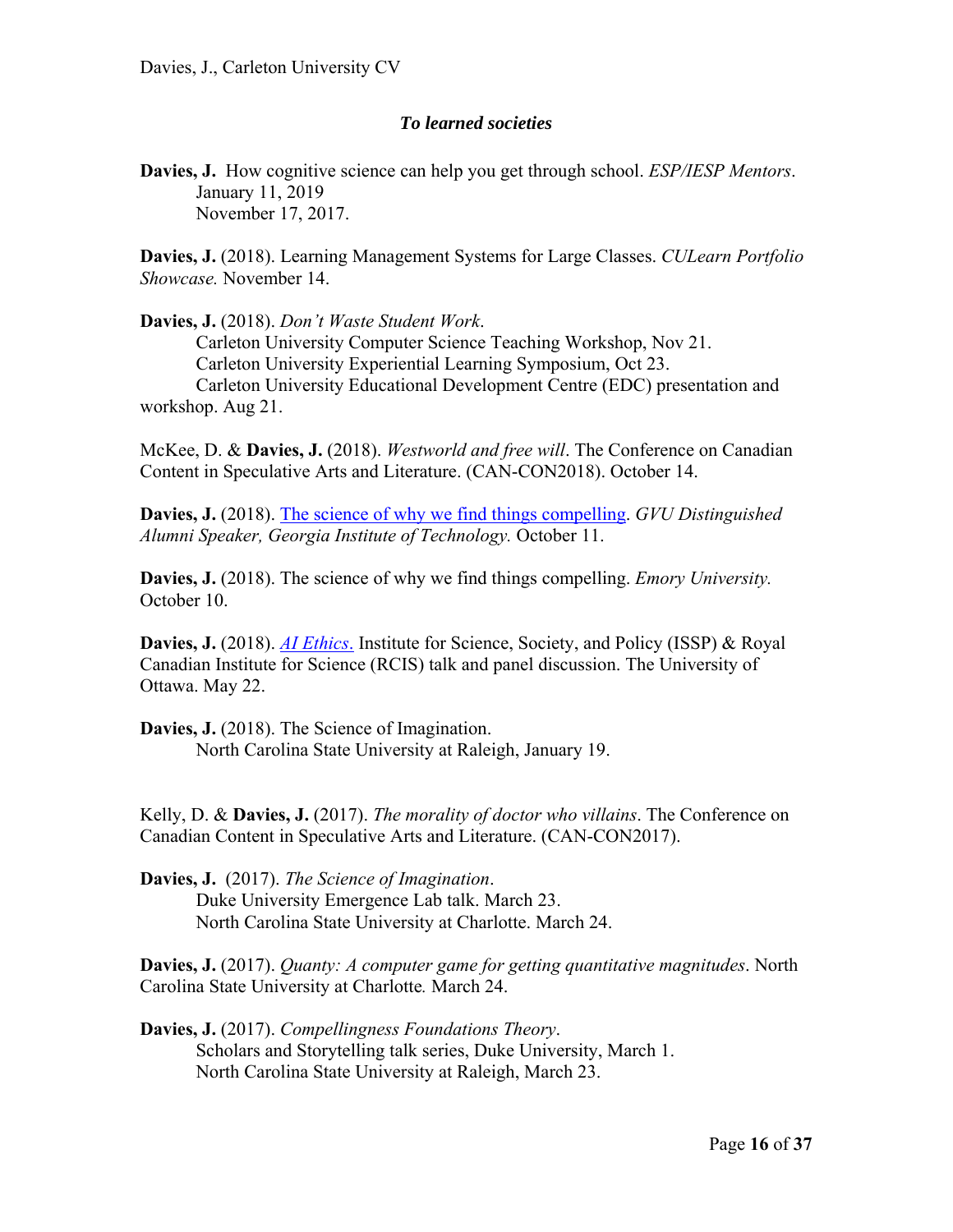**Davies, J.** (2017). *What makes some things compelling and others boring?* Story Lab Scholars and Storytelling talk series. Duke University, March 1.

**Davies, J.** (2016) *Productivity Lessons.* Educational Development Centre "Welcome to My Classroom" talk series. September 7.

**Davies, J.** (2015). *Creativity and Imagination*. Big Ideas Conference, Statistics Canada, July 21, 2015. Carleton Spring Conference, April 29, 2016.

**Davies, J.** (2015). *The Music of Star Wars.* The Conference on Canadian Content in Speculative Arts and Literature. (CAN-CON2015). November 1.

**Davies, J.** (2015). *Droid Psychology.* The Conference on Canadian Content in Speculative Arts and Literature. (CAN-CON2015). October 30.

**Davies, J.** (2015). *Engaging Yourself to Engage Students.* Teaching Assistant Training Day Keynote Speech. September 12.

**Davies, J.** (2015). *Imagining Your Future.* TEDxCarletonU, April 6.

**Davies, J.** (2014). *Do we appreciate religions for the same reasons we appreciate art?* University of Toronto Interdisciplinary Symposium of the Mind (UTism), October 26.

**Davies, J.** (2014). *Enhancing Creative Imagination.* The Conference on Canadian Content in Speculative Arts and Literature. (CAN-CON2013). October 4.

**Davies, J.** & Hellemans, K. (2014). *Creating Concept Questions to Increase Engagement and to Improve Learning.* Society for Teaching and Learning in Higher Education (STLHE-2014).

**Davies, J.** (2014). *Enhancing creative imagination.* Lunch & Learn Food For Thought Creativity and Design Thinking Series. MacOdrum Library, Carleton University, February 28.

**Davies, J.** (2013). *Imagination and Artificial Intelligence.* The Conference on Canadian Content in Speculative Arts and Literature. (CAN-CON2013). October 5.

**Davies, J.** (2013). *Metaphor in visualization and interaction design.* Canadian Visual Analytics Summer School (CANVAS2013), July 17.

**Davies, J.** (2013). *Don't Waste Student Work.* Teaching Showcase of the Fall 2013 Carleton Faculty Orientation.

**Davies, J.** & Hellemans, K. (2013). *Peer Instruction: Concept Questions Workshop*. Carleton University Educational Development Centre.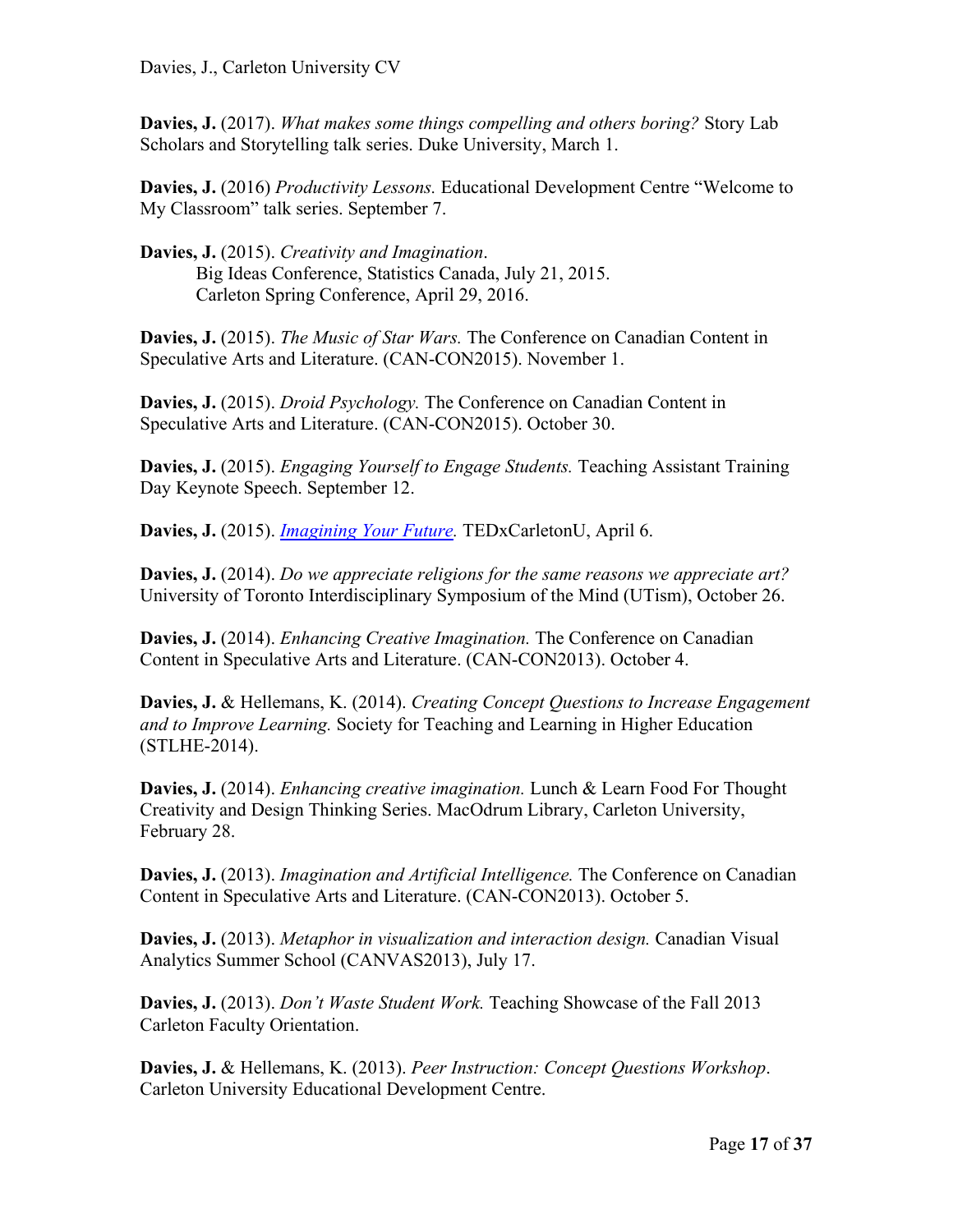**Davies, J.** (2013). Don't Waste Student Work. *Canadian Network for Innovation in Education (CNIE-2013)*. May 1–3, Ottawa, Ontario.

**Davies, J.** (2012). *Riveted: Why We Love Art, Products, and Ideas*. Pecha Kucha Ottawa #5, June 12.

**Davies, J.** (2011). *Don't Waste Student Work*. TEDxOttawa, October 22.

**Davies, J.** (2010). *The Science of Imagination.*  Pacific Northwest National Laboratories, August 16. Google (Mountain View Campus), August 3. TEDxCarletonU, March 30.

**Davies, J.** (2010). *A Vision for the Science of Imagination*. A. Louis Medin Modeling & Simulation Seminar Series and Cognitive Sciences Student Association at the University of Central Florida Visiting Scholar Series. Talk, panel discussion, student forum. February 16.

**Davies, J.**, & Gagné, J. (2010). *Visuo: A Model of Visuospatial Instantiation of Quantitative Magnitudes.* National Research Council Canada Featured Speaker. January 22.

**Davies, J.** (2009). *Using Assignments for Web Educational Materials.* Part of the Carleton University Educational Development Centre Classroom Strategies: "One Cool Thing I'm Doing..." December 8.

**Davies, J.** (2009). Don't waste student work: Using class assignments to further research and wider educational goals. Carleton University Educational Development Centre *Teaching Technology Roundtable*, September 25.

# **OTHER PAPERS PRESENTED**

# *To learned societies*

**Davies, J.** (2018). The automatization/prototype theory of autonomy of imagined characters. *Personification Across Disciplines,* September 17-19.

Mekik, C.S., Somers, S., Vertolli, M.O., Stewart, T.C., & **Davies, J.** (2015). Nimage: Using visible persistence to constrain a model of visual processing. Poster presentation at *The 25th Annual Meeting of the Canadian Society for Brain, Behaviour, and Cognitive Science* (CSBBCS-15).

Chowdhury, W., Burt, C., Aakkaoui, A., & **Davies, J.** (2015). Quanty: An online computer game for eliciting the wisdom of the crowd*.* Poster presentation at *The 25th Annual Meeting of the Canadian Society for Brain, Behaviour, and Cognitive Science*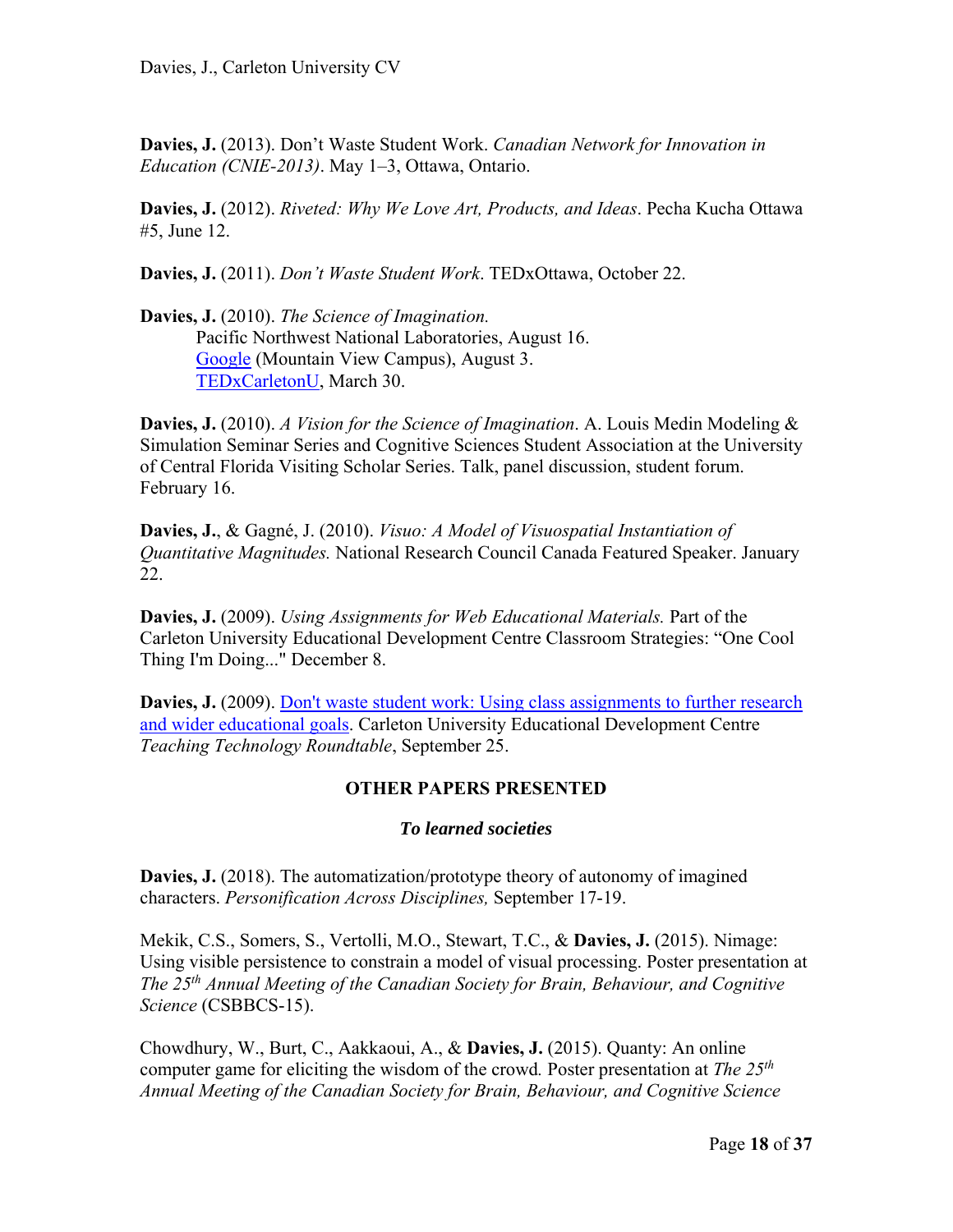Davies, J., Carleton University CV

# (CSBBCS-15).

Kelly, D. & **Davies, J.** (2015). A dual process account of moral judgment: What psychopaths can tell us about morality. Poster presentation at *The 25th Annual Meeting of the Canadian Society for Brain, Behaviour, and Cognitive Science* (CSBBCS-15).

**Davies, J.** (2014). Aesthetics in Art and Religion. *Workshop on Cognition and the Arts, Annual Conference of the Cognitive Science Society*. July 23.

Schoenherr, J. R. & **Davies, J.** (2009). Complexity Effects in Judgments of Maps of Science. *The 12th International Conference on Scientometrics and Infometrics.* Rio de Janiero, Brazil.

Schoenherr, J. R., **Davies, J.**, Burch, H., Thomson, R. (2009). The believability of anthropomorphic explanations. Poster presentation at the 31st Annual Conference of the *Societe Quebecoise Pour La Recherche En Psychologie (SQRP09)*. Ottawa, Ontario, March 22, p151.

**Davies, J.**, Schoenherr, J. R., Thompson, R. & Burch, H. (2009). Visuospatial Imagination of Geometric Shape: Regularities and Inconsistencies. Poster and Member abstract in the *Proceedings of the Cognitive Science Society.* 

**Davies, J.**, Schoenherr, J. R., & Bell, J. (2009). Psychological Dimensions of Graphical Representation of Science. *2009 Annual Convention of the Canadian Psychological Association,* June 11 – 13, Montréal, Québec.

Schoenherr, J. R., **Davies, J.**, & Burch, H. (2009). Regularities in Human Visuospatial Imagination. *2009 Annual Convention of the Canadian Psychological Association,* June 11 – 13, Montréal, Québec.

Burch, H., **Davies, J.**, & Schoenherr, J.R. (2009). The believability of anthropomorphic explanations. *2009 Annual Convention of the Canadian Psychological Association,* June 11 – 13, Montréal, Québec.

Davies, J., Nersessian, N. J. & Goel, A. K. (2001). Visual analogy in scientific discovery. *Cognitive Studies of Science and Technology Workshop*, University of Virginia, March 24-27.

**Davies, J. R.**, Lesh, N., Rich, C., Sidner, C. L., Gertner, A. S., & Rickel, J. (2001). Demonstration of collaborative interface agents using COLLAGEN. The 2001 *International Conference on Intelligent User Interfaces.* 

**Davies, J.** (1999). An evaluation of SIRRINE2 as a cognitive architecture based on a model of human arithmetic. Twenty-first Annual Conference of the Cognitive Science Society, Vancouver, BC.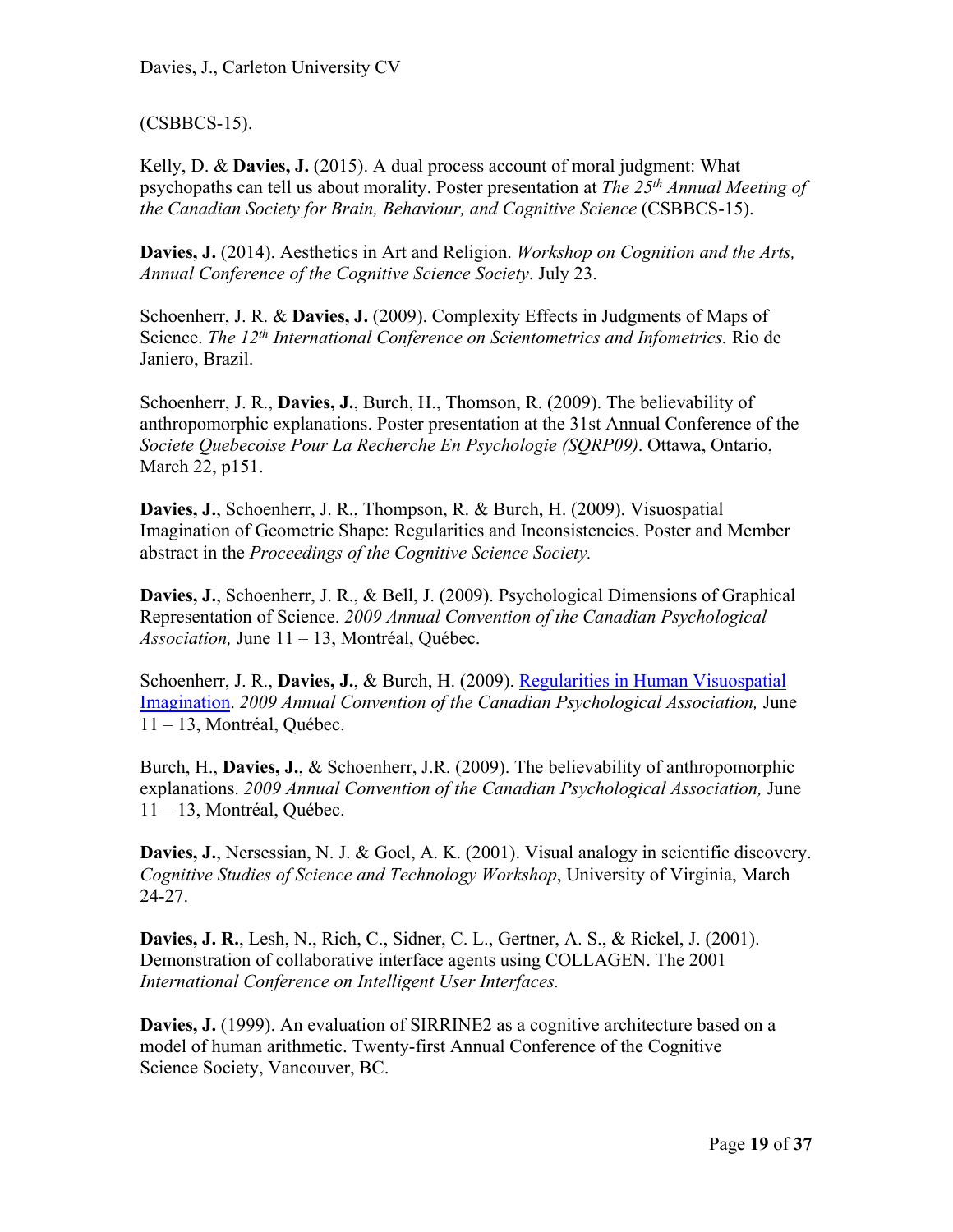Galassi, M., **Davies, J.**, Theiler, J., Gough, B., Priedhorsky, R., Jungman, G., & Booth, M. (1999). The GNU scientific library. October 1999, *Open Source/Open Science Conference*, Brookhaven National Laboratory.

Billman, D., Davila, D. & **Davies, J.** (1996). Hierarchy and consistent contrast aid supervised and unsupervised concept learning. November 1996, Accepted talk, *Conference of the Psychonomics Society*.

**Davies, J.** & Billman D. (1996) Hierarchical categorization and the effects of contrast inconsistency in an unsupervised learning task. *Proceedings of the Eighteenth Annual Conference of the Cognitive Science Society.* Lawrence Erlbaum, Mahwah, NJ. p.750.

# *Talks to Other Academic Bodies*

**Davies, J.** (2019). *The Ethics of Superintelligence.* Carleton University Philosophy Colloquium, Hosted by the Ethics & Public Affairs Winter Speaker Series. January 25.

**Davies, J.** (2018). *The automatization/prototype theory of autonomy of imagined characters.* Carleton University Cognitive Science Colloquium. November 14.

**Davies, J.** (2017). *Identifying and Individuating Cognitive Systems: A task-based distributed cognition alternative to agent-based extended cognition*. Carleton University Philosophy Colloquium. September 8.

**Davies, J.** (2016). *Learning: A definition for cognitive science.* Carleton University Cognitive Science Colloquium. December 1.

**Davies, J.** (2016). *Imagination and belief: The Microtheories model of hypothetical thinking*. Carleton University Philosophy Colloquium. October 7.

**Davies, J.** (2016). *Imagination and Imagery*. Carleton University Psychology Colloquium Talk. March 31.

**Davies, J.** (2016). *How cognitive science can help you get through school*. Carleton University Centre for Initiatives in Education Enriched Support Program. February 5.

**Davies, J.** (2015). *Star Wars psychology: Music and droids.* Carleton University Cognitive Science Colloquium Series. October 15.

Chowdhury, W., Burt, C., Aakkaoui, A., & **Davies, J.** (2014). *Quanty: A computer game for improving professional estimates.* Carleton University Cognitive Science Colloquium Series. November 6.

**Davies, J.** (2014). *Why people can find abstruse writing compelling.* Carleton University Cognitive Science Colloquium Series. October 2.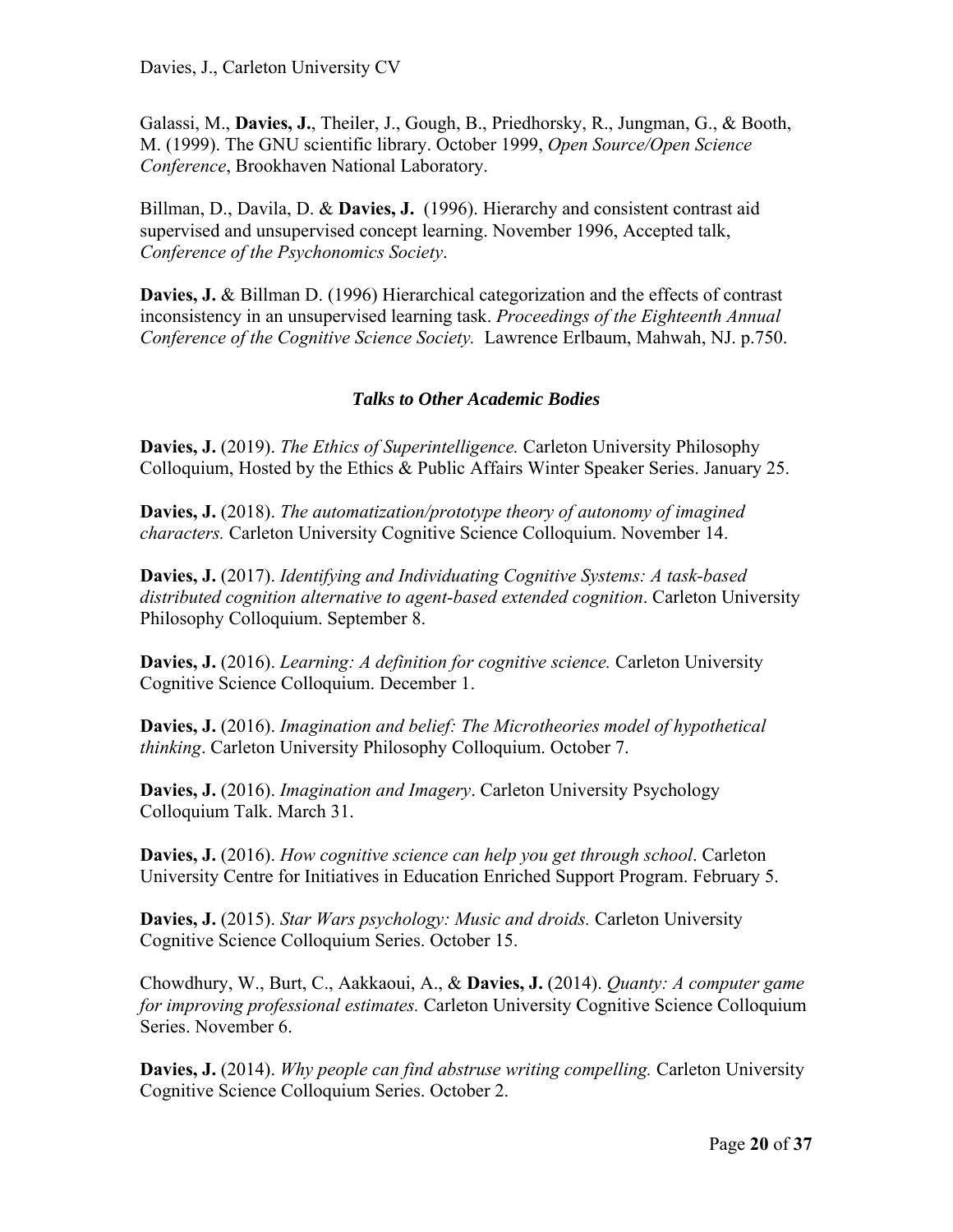**Davies, J.** (2014). *The Role of Artificial Intelligence Methods in Cognitive Science.*  Carleton University Cognitive Science Colloquium Series. February 6.

**Davies, J.** (2013). *The Cognitive Importance of Testimony.* Carleton University Cognitive Science Colloquium Series. September 26.

**Davies, J.** (2011). *Spatial Terms in Visual Imagination.* Cornell University, Cognitive Science Colloquium Series. October 14.

**Davies, J.** (2011). *Using data to drive imagination modeling.* Rensselear Polytechnic Institute, Cognitive Science Issues Colloquium. August 31.

**Davies, J.,** Stapleton, C. (2011). *Imagination: The Third Reality to the Virtuality Continuum.* Carleton University Cognitive Science Colloquium Series. September 15.

**Davies, J.** (2011). *Using Student Projects to Generate Educational Resources on the Web.* Teaching and Learning in a Networked Era (conference). Ottawa, Ontario, April 6.

**Davies, J.,** Bicknell, J. (2010). *The Microtheory Model of Belief Quarantine*. Carleton University Cognitive Science Colloquium Series. January 21.

**Davies, J.,** Matheson, D. (2010). *The Cognitive Importance of Testimony*. Carleton University Philosophy Department Public Lecture. January 15.

Schoenherr, J. & **Davies, J.** (2009). *Dissociating perceptual complexity in graphical representations of science.* Carleton University Cognitive Science Colloquium Series, October 22.

**Davies, J.**, & Gagné, J. (2009). *Visuo: A Model of Visuospatial Instantiation of Quantitative Magnitudes*. Carleton University Cognitive Science Colloquium Series, October 8.

**Davies, J.** (2007). A.I. past and future. *Institute on Biotechnology and the Human Future's (IBHF) Conference, "The Spotless Mind? Policy, Ethics & the Future of Human Intelligence,"* February 16: The National Press Club, Washington, D.C.

**Davies, J.** (2006). *The role of visual reasoning in analogical problem solving*. University of California at Merced. February 16. Institute of Cognitive Science, Carleton University. February 13.

Abelson, A., **Davies, J.**, Fraser, R., Kuo, T., Zuviria, E. & Glasgow, J. (2006). Protein structure from contact maps: An hierarchical approach. Poster at First Canadian Student Conference on Biomedical Computing (CSCBC06). Kingston, Ontario.

**Davies, J.** (2006) Visualization in Human Imagination. HOT Lab presentation. Carleton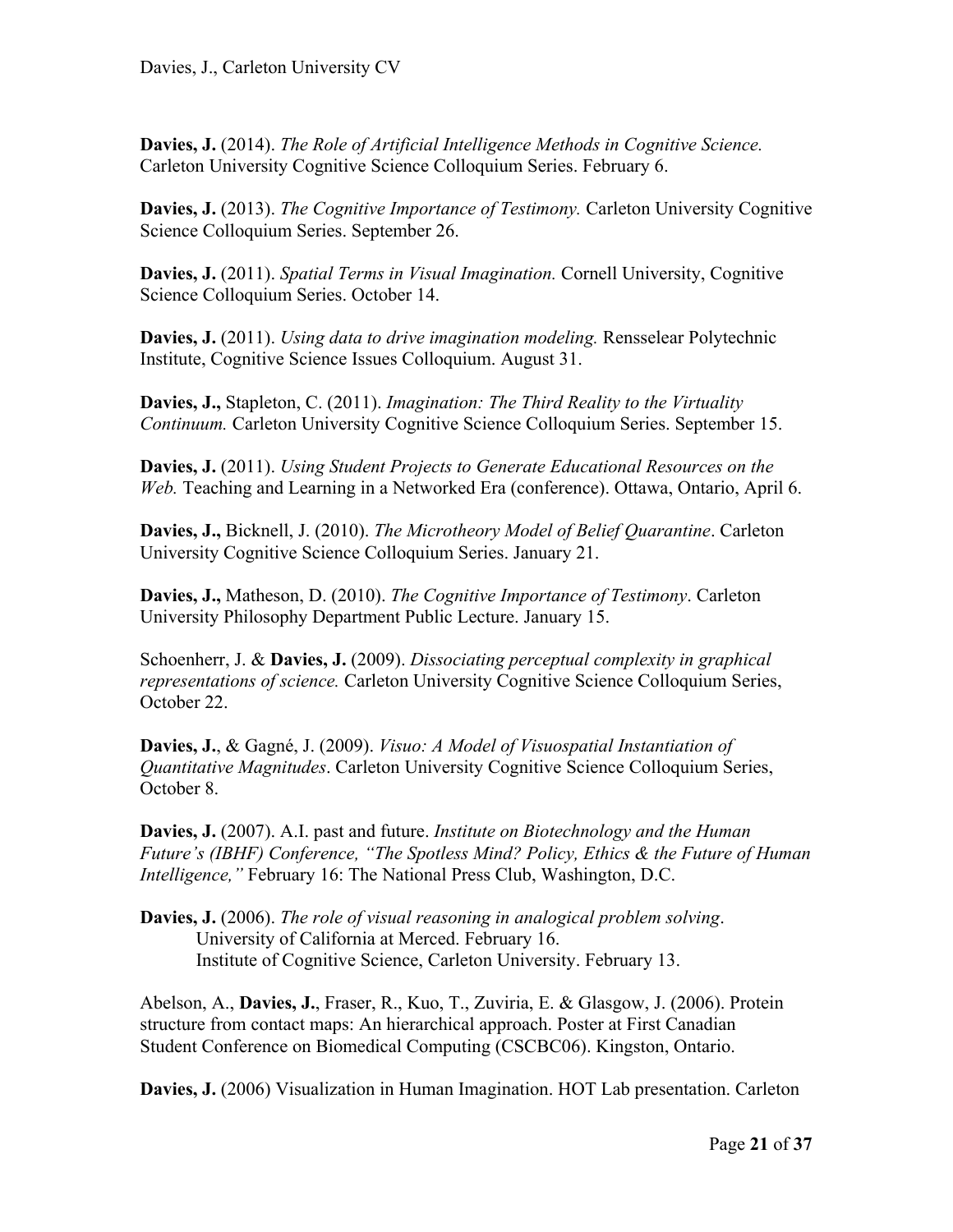Davies, J., Carleton University CV

University. December 1.

**Davies, J.** (2006) Visualization in Human Imagination. Carleton University Cognitive Science Colloquium Series. October 13.

**Davies, J.** (2004). *Constructive adaptive visual analogy.* Cognitive Science Student Conference. Georgia Institute of Technology. April 23.

**Davies, J.** (2004). *Constructive adaptive visual analogy*. School of Information Science & Learning Technologies, U of Missouri. May 19. School of Computing, Queen's University. May 13. University College Dublin. April 27. University of Wisconsin at Green Bay. March 24.

Nersessian, N. J., Newstetter, W. C., Kurz-Milcke, E., **Davies, J.** & Malone, K. (2003) *Laboratory learning: Cognition and learning in biomedical engineering labs*. National Science Foundation Presentation.

Newstetter, W. C., Nersessian, N. J., **Davies, J.**, Kurz-Milke, E. & Malone, K. (2002) Biomedical Engineering Thinking and Learning: Phase 1--Reasoning in the lab. National Science Foundation Presentation.

# *Public Speaking*

**Davies, J.** (2017). *Why People Disagree with Scientists.* Naylor Report 101. Carleton University. September 20.

**Davies, J.** (2016). *The human element: Giving machines imagination*. Data + Creativity OKC, Oklahoma City, OK, April 13.

**Davies, J.** (2016). *Creativity and Imagination*. Cannexus16 Spark! Presenter, January 26.

**Davies, J.** (2015). *Creativity and Imagination.* Healthy Workplace Initiative Lunchtime Session, Carleton University. December 9.

**Davies, J.** (2015). Defending *Stumbling on Happiness* by Daniel Gilbert. *Carleton Laughs*, September 7.

**Davies, J.** (2015). *The Science of Imagination.* Policy and Communications Professional Development Day. February 13.

**Davies, J.** (2015). *Productivity Lessons*. SOAR Conference, Carleton University, January 17.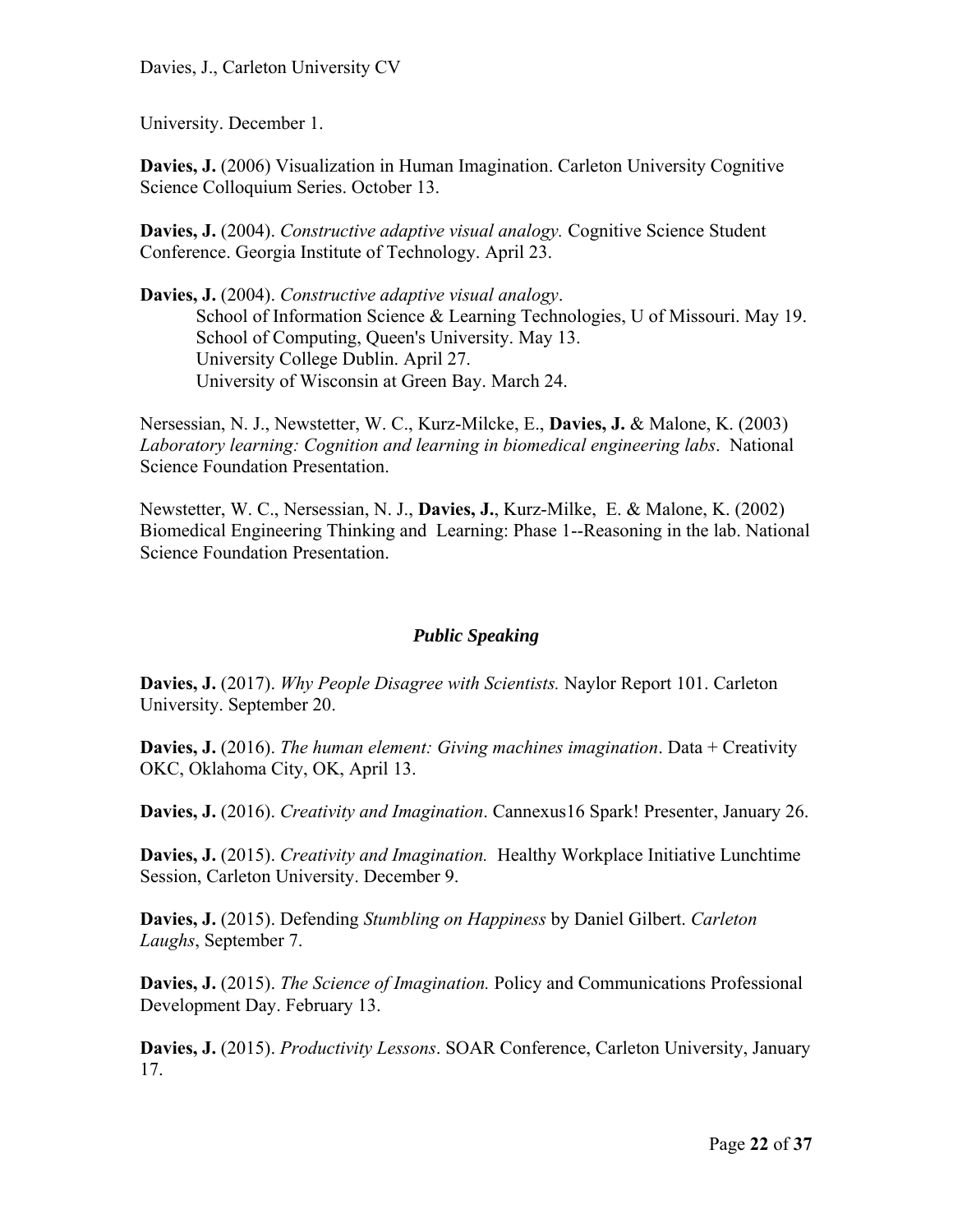**Davies, J.** (2014-2015) *Riveted: The Science of Why Jokes Make Us Laugh, Movies Make Us Cry, and Religion Makes Us Feel One with the Universe.*  Ottawa International Writer's Festival, Oct 25, 2014 Ottawa Book Launch, Nov 20, 2014 CU in the City, Ottawa, Nov 19, 2014 CU in the City, Toronto, May 21, 2015

**Davies, J.** *The Science of Imagination* Shad Valley July 26, 2012 July 8, 2013 July 19, 2014 July 13, 2015 July 6, 2016

**Davies, J.** *How Science Works.* Shad Valley July 2, 2013 July 20, 2015

**Davies, J.** *Productivity Lessons.* Shad Valley July 20, 2016 July 16, 2018

#### *Conference Panel Participation*

**Davies, J.** (2015). *Magic and Magical Systems.* Panel discussion with Leah Bobet, Leah Petersen, and Kate Heartfield (moderator). The Conference on Canadian Content in Speculative Arts and Literature. (CAN-CON2015). October 31.

**Davies, J.** (2015). *Improvisation: What skills do improve comedians import into their writing?* Panel discussion with Edward Willett, Matthew Johnson, and Hayden Trenholm. (moderator). The Conference on Canadian Content in Speculative Arts and Literature. (CAN-CON2015). November 1.

**Davies, J.** (2014). *The Cognitive Science of Religion.* Panel discussion with Jordan Peterson, James Carse, Matthew Rossano, Brian Cantwell Smith, and Colleen Shantz. University of Toronto Interdisciplinary Symposium of the Mind (UTism). October 26.

**Davies, J.** (2014). *The foresight panel: What is futurism, and why should you care?* Panel discussion between Jim Davies, Madeline Ashby, and Pippa Wysong. The Conference on Canadian Content in Speculative Arts and Literature. (CAN-CON2014). October 4.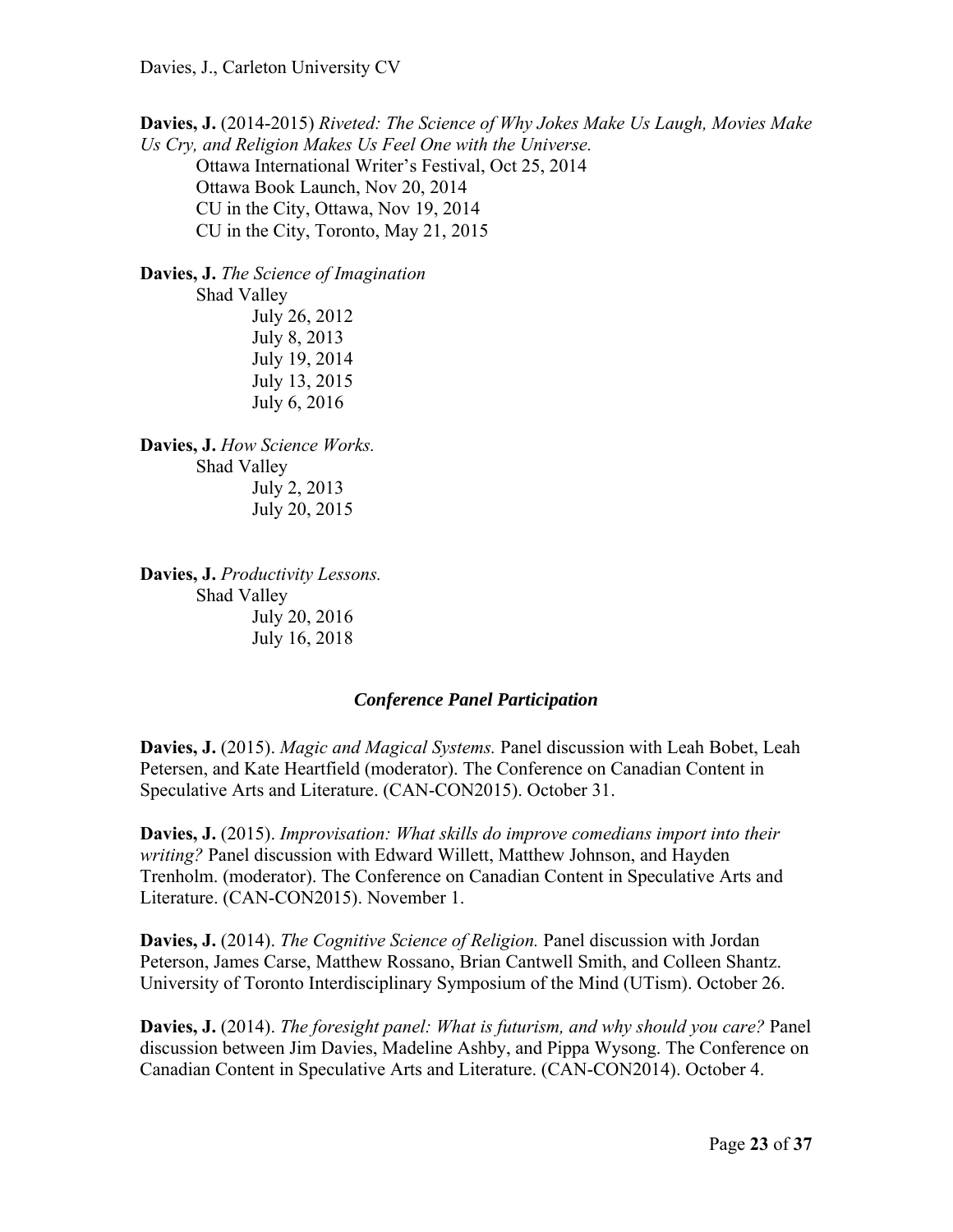**Davies, J.** (2013). *AI in Science and in Fiction.* Panel discussion between me, Robert J. Sawyer, and David Hartwell. The Conference on Canadian Content in Speculative Arts and Literature. (CAN-CON2013). October 5.

# *Invited Book Chapters*

McKee, D. & **Davies, J.** (forthcoming). AI and autonomy: How free are the hosts of Westworld?. In T. Langley (Ed.). *Westworld Psychology.* 15 pages.

**Davies, J.** (2018). How the blind see. In T. Langley (Ed.) *Daredevil Psychology: The Devil You Know.* 101—112.

**Davies, J.** (2017). Imagination, creativity, and aliens. In T. Langley (Ed.) *Star Trek psychology: The mental frontier.* 239—249.

Francis, A. & **Davies, J.** (2017). The measure of a machine: The psychology of Star Trek's artificial Intelligence. In T. Langley (Ed.). *Star Trek psychology: The mental frontier.* 251—265.

**Davies, J.** & Saunders, D. (2017). From human to machine: At what point do you lose your soul? In T. Langley (Ed.) *Doctor Who psychology: A madman with a box. 227— 234.*

Kelly, D. & **Davies, J.** (2017). The moral foundations of Doctor Who. In T. Langley (Ed.) *Doctor Who psychology: A madman with a box.* 31—42*.* 

**Davies, J.** & Kraemer, J. (2015). A symphony of psychology: The music of star wars. In T. Langley (Ed.) *Star wars psychology: The dark side of the mind. 244—255.*

**Davies, J.** (2015). Droids, minds, and why we care. In T. Langley (Ed.) *Star wars psychology: The dark side of the mind.* 59—71.

The above two chapters were translated into Spanish for **Psicologia de Star Wars (Spanish Edition)**

Goel, A. K. & **Davies, J.** (2011). Artificial Intelligence. In S. B. Kaufman and R. Sternberg (Eds.) *The Cambridge Handbook of Intelligence* (3rd Edition). 468—482.

**Davies, J. R.** (2001). Ocelots are endangered South American wild cats. In J. Ohler (Ed.) *Future Courses: A Compendium of Thought About the Future of Technology and Education.* Technos Press. 79-83.

#### *Short Stories Published*

**Davies, J.** (2013). So Human, So Beautiful. *Nautilus* December 11 blog entry.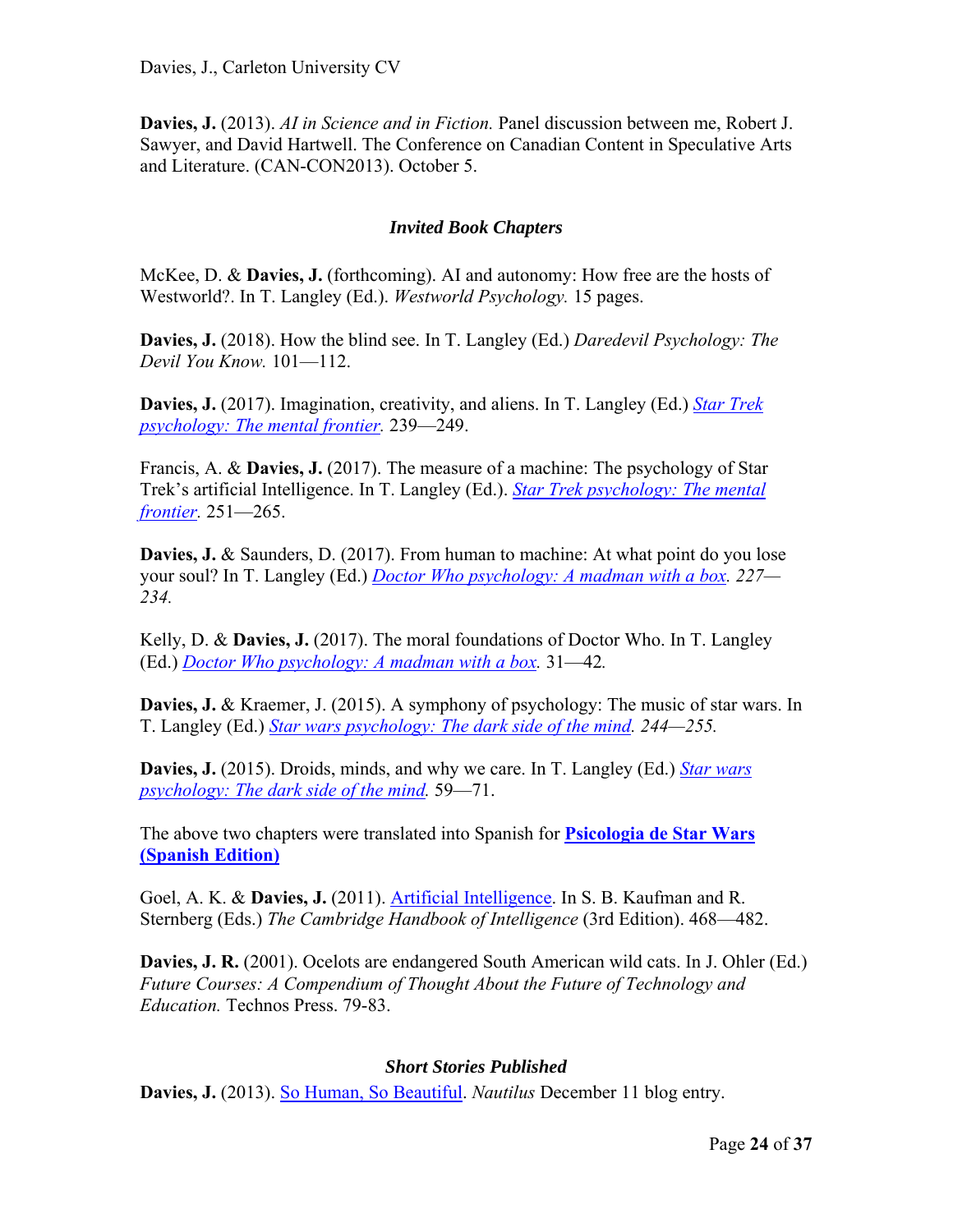#### *Poetry Published*

**Davies, J.** (2018). Unstole it. *Altered Reality Magazine.* August 15, 2018.

**Davies, J.** (2007-2008). This City Was Made For Us. *Bywords* Quarterly Journal, Winter, 2007-2008.

#### *Serialized Fiction Published*

**Davies, J.** (2017). *Eve Pixiedrowner and the Micean Council.* Monthly episodes beginning September 1, 2017 until present. *Altered Reality Magazine.*

# *Full-Length Plays Produced*

**Davies, J.** (2017). *Cookiecrumble Cookie Toss.* The Oak Theatre, Atlanta, GA, February 16—March 12. Directed by Mary Claire Branton.

**Davies, J.** (2016) *Read it twice, it's real*. Paragon Play Festival*,* Otherworld Theatre Company, Chicago, IL, Oct 2. Directed by Makena Metz.

**Davies, J.** & Ji, X.G. (2004). *Medea: The fury.* VisionQuest Theater Company. Directed by Montica Pes.

# **RESEARCH GRANTS**

#### *Government or extra-university*

Davies J. & Hellemans, K. (2018). *Minding the Brain & Brain: The Inside Story*. Collaboration with the Canadian Museum of Nature for creation of four podcast episodes. \$3,000 CAD.

Davies, J. (2018). *Overcoming failures of imagination with elaboration prompts.*  Laboratory for Analytic Science, North Carolina State University at Raleigh. \$20,057.45 USD.

Davies, J. (2011). *Spatial Relationship Detectors for Virtual Environments.* NSERC Engage Grant Program. Industry Partner: CAE Professional Services Canada. \$25,000 CAD.

Davies, J. (2009-2013). *Visuospatial Scene Generation.* National Science and Engineering Research Counsel (NSERC) Discovery Grant. \$95,000 CAD (\$19,000 per year for five years).

Davies, J. (2008). *Graphical Representations of Scientific Inter-relationships*. SciTech Strategies, Inc. grant. \$10,765 USD.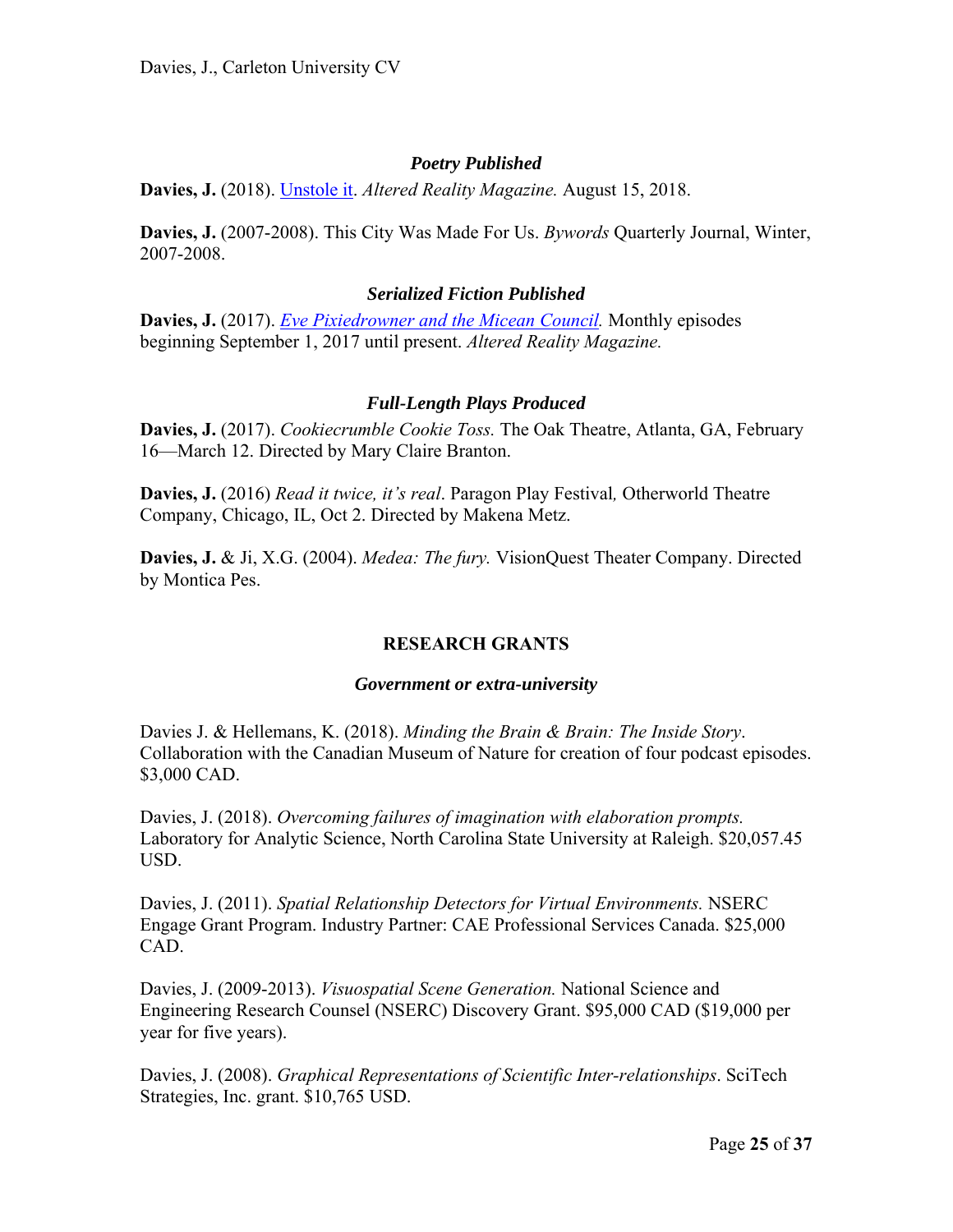Ferres, L. & Davies, J. (2006). Interaction between Linguistic & Visual Cues During Graph Comprehension Tasks. Statistics Canada. \$18,000 CDN.

# *University*

**Davies, J.** (2014). *Phenomenology of Virtual Spaces: Digital Archaeology and the Underground Cities of Cappadocia.* Carleton University Dean of Faculty of Arts and Social Sciences Research Fund. \$5,000 CAD. #13353

**Davies, J.** (2013). *Exploring Psychological Effects of Ancient Structures through Virtual Environments.* Carleton University Dean of Faculty of Arts and Social Sciences Research Fund. \$5,000 CAD. #101361

**Davies, J.** (2010). *Quanty Game.* Carleton University Foundry Program. \$5,000 CAD.

**Davies, J.** (2008). *Toward a Theory of Visual Instantiation.* Carleton University Internal Research Grant from the NSERC General Research Fund. \$7,000 CAD.

**Davies, J.** (2007). *Toward a Theory of Visual Instantiation.* Carleton University Internal Research Grant from the NSERC General Research Fund. \$5,000 CAD.

**Davies, J.**, Essa, I., & Maple, T. (1998) The Primatech project: An interactive simulation of a signing orangutan. Seed Grant. GVU, Georgia Institute of Technology.

# **MEDIA APPEARANCES**

# *Television appearances*

Imagination and Sports. CTV Morning News, August 18, 2016.

Creating Compelling Creatures. *The Agenda* with Steve Paikin. December 14, 2017.

# *Print and web appearances*

Kellum Fakkert, J. (2018). Imagination is key to morality. *The Epoch Times.* December 3.

Mah, A. (2018). Who still seeks out psychics? Ottawa's surprising, thriving world of divination. *Ottawa Citizen.* December 31.

Adamczyk, A. (2018). Increase your productivity by switching tasks every half hour. *Lifehacker*, September 10.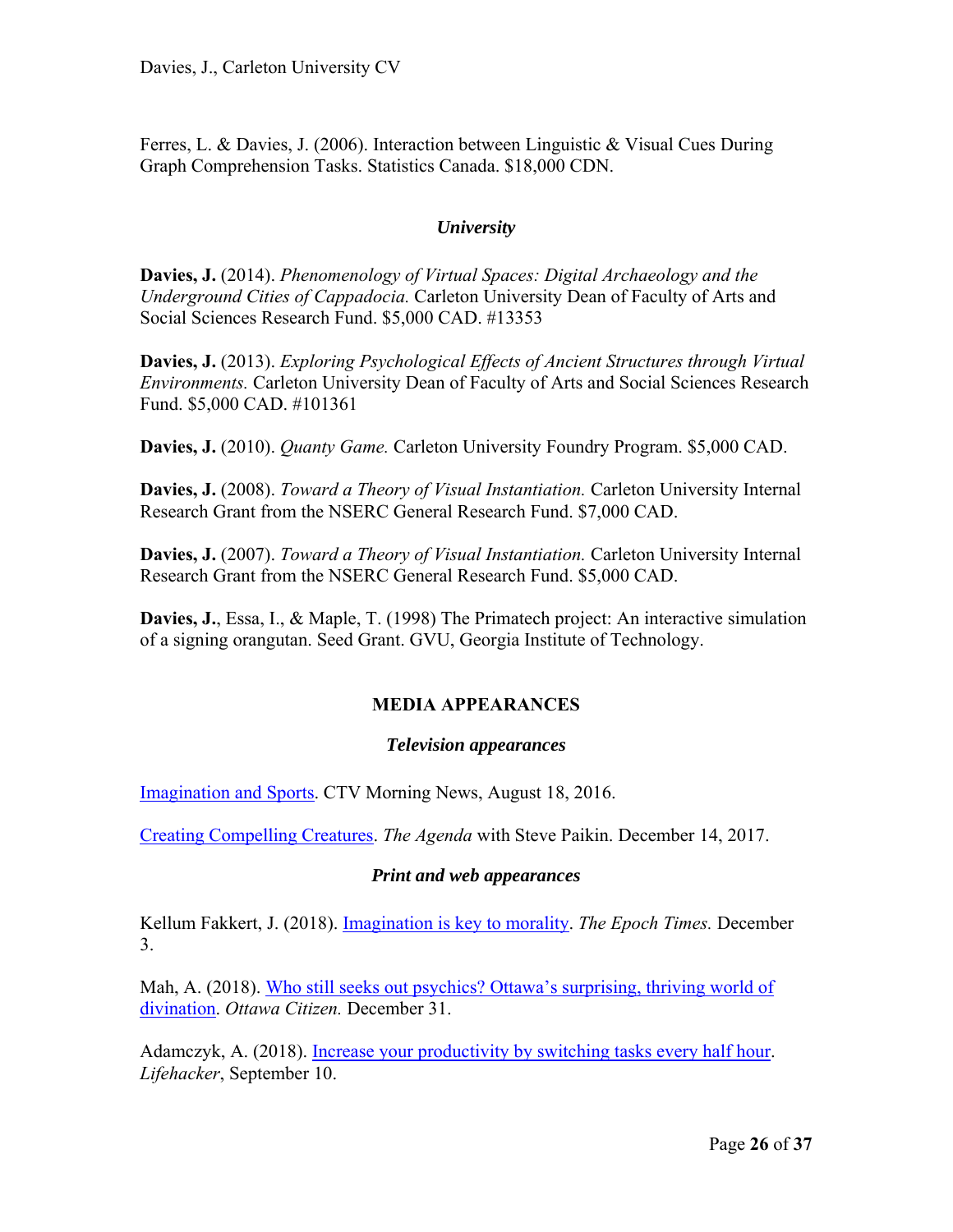Davies, J., Carleton University CV

Montgomery, M. (2018). Why do we watch sports? Radio Canada International website, February 24.

Lam, H. (2018). Carleton U cognitive science prof Jim Davies on the appeal of art. February 6.

Atherton, L. (2018). Carleton prof explores the appeal of art. *The Charlatan*, January 11- 17, page 10.

CBC News (2017). What makes us love (or hate) art? An Ottawa professor has a theory. *CBC News Ottawa.* December 23.

N.A. (2017). James Packer calls Mariah Carey relationship a 'mistake.' *StartsAt60.com*, October 22.

Goerges, O. (2017). Q+A: Carleton Professor Jim Davies. *The Charlatan.* Online version. October 10.

Gillis, M. (2017). Why the aliens kind of look like us: Ottawa professor explains psychology of Star Trek. *Ottawa Citizen*, Septembcharer 23, pp. D1-D2.

N.A. (2016). Professor Jim Davies: Stop obsessing about conscious—focus on ethics. *AI Business* website. October 16.

Reid, R. (2016). Thinking about exercise is basically a work-out. Marie Claire Digital Edition, August 17.

Kozicka, P. (2016). Power of the mind: 'Just imagining a workout can make you stronger.' Global News, August 16.

Jochem, G. (2015). Changing the World, One College Paper at a Time. *Innovation Hub blog.* September 3.

N. A. (2015). *Brain Games*. Season 4, Episode 16: Imagination. (An imagination exercise I designed was featured on a television program)

Sollinger, M. (2015). Why jokes are funny. Innovation Hub, March 4.

Sollinger, M. (2015). Why we: a) laugh b) love TV c) have nightmares. *Public Radio International,* March 6.

Reno, D. (2015). An interview with Jim Davies. *Washington Independent Review of Books*. January 29.

Fulford, R. (2014). My two brains; Jim Davies dissects why we like what we like. *National Post,* December 3, pB5.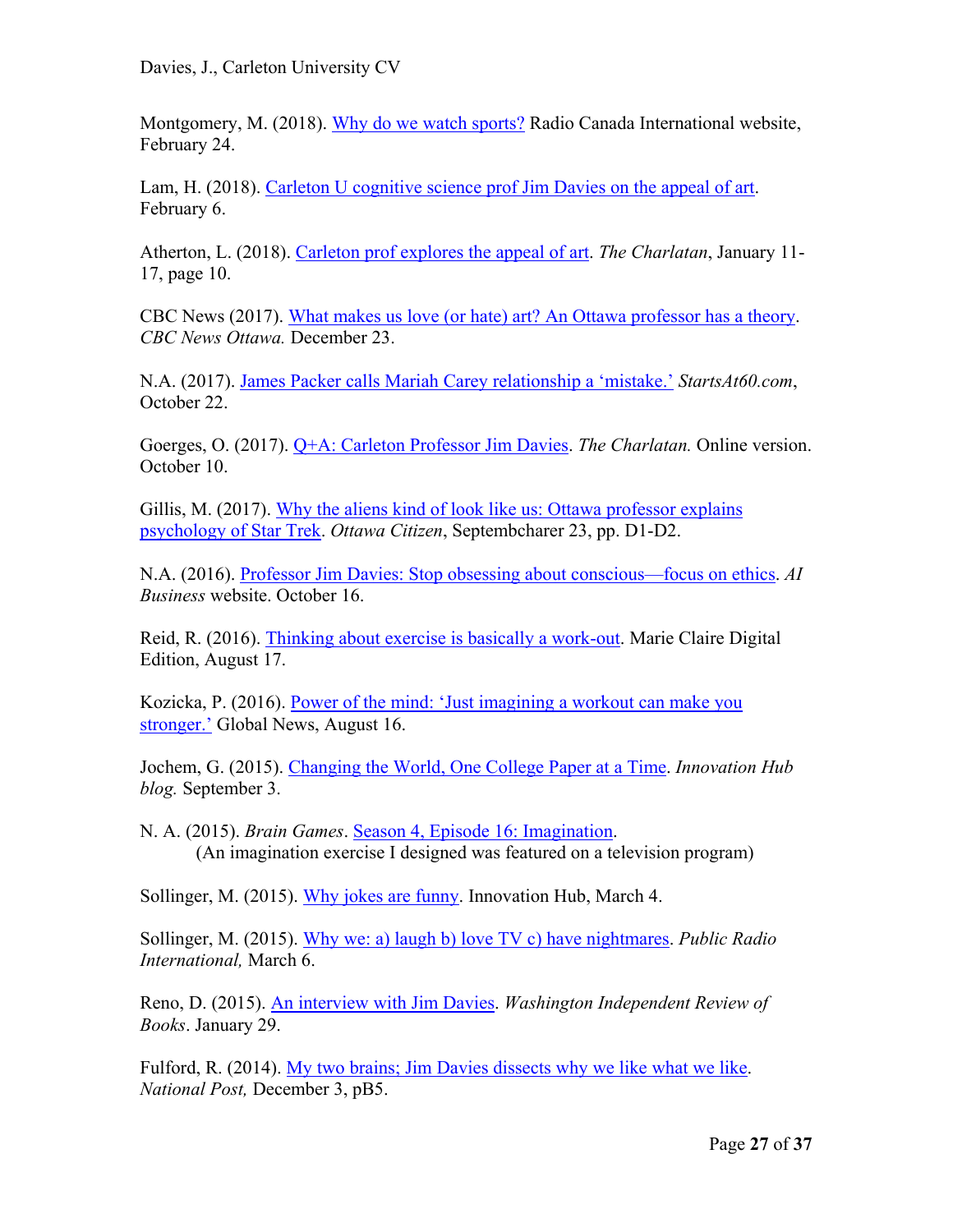Weinstein, J. (2014). Research brings mind's eye to virtual reality. *Forbes/Wolfe Emerging Tech Report*. 13(11), pp. 1, 6-7.

Miller, J. (2014). 4 completely scientific ways to know if your content is compelling. *Fast Company co.create.* September 24, 2014

McKinnon, A. (2014). What are you laughing at? *The Charlatan*. September 4.

Dickerson, K. (2014). Stopped in your tracks: One scientist takes the measure of our amazement. *Psychology Today.* July 1, 2014.

Brean, J. (2014). Your mind's in on the joke. *National Post*, 16(227), page A6 August 2.

(no author) (2014). *An interview with cognitive science prof. Jim Davies on the cognitive impact of celebrity worship and fame.* FASSinate. Carleton University's Faculty of Arts and Social Sciences Magazine, 40-42.

(no author) (2014). Rewire your habits. *Top Sante Magazine,* May, p9.

(no author) (2013). Jim Davies—Professor Profile. *Online Focus*. Carleton University Online XIII(2). October. p1.

# *Radio appearances*

Dahlia Kurtz on *The Goods.* 580 CRFA. Regular guest on "In Your Head" segment. January 20, 2019: Imagination for Pain Relief. January 13, 2019: Advertising psychology. January 6, 2019: The science of psychics.

Ontario's Legalization of Autonomous Vehicles. Mark Sutcliffe on 1310 News radio. January 24, 2019.

Flying Cars and Autonomous Vehicles. Mark Sutcliffe on 1310 News radio. January 2, 2019.

The science of believing in Santa Claus. 1310 News, *The Rick Gibbons Show.* December 18, 2018.

Autonomous vehicles will make our cities more charming. 1310 News, *The Rick Gibbons Show.* December 11, 2018.

Why we like sports. CKCU 93.1 FM in Ottawa. February 7, 2018.

Have you ever wondered why you love some paintings and dislike others? *CBC All in a Day*. December 20, 2017.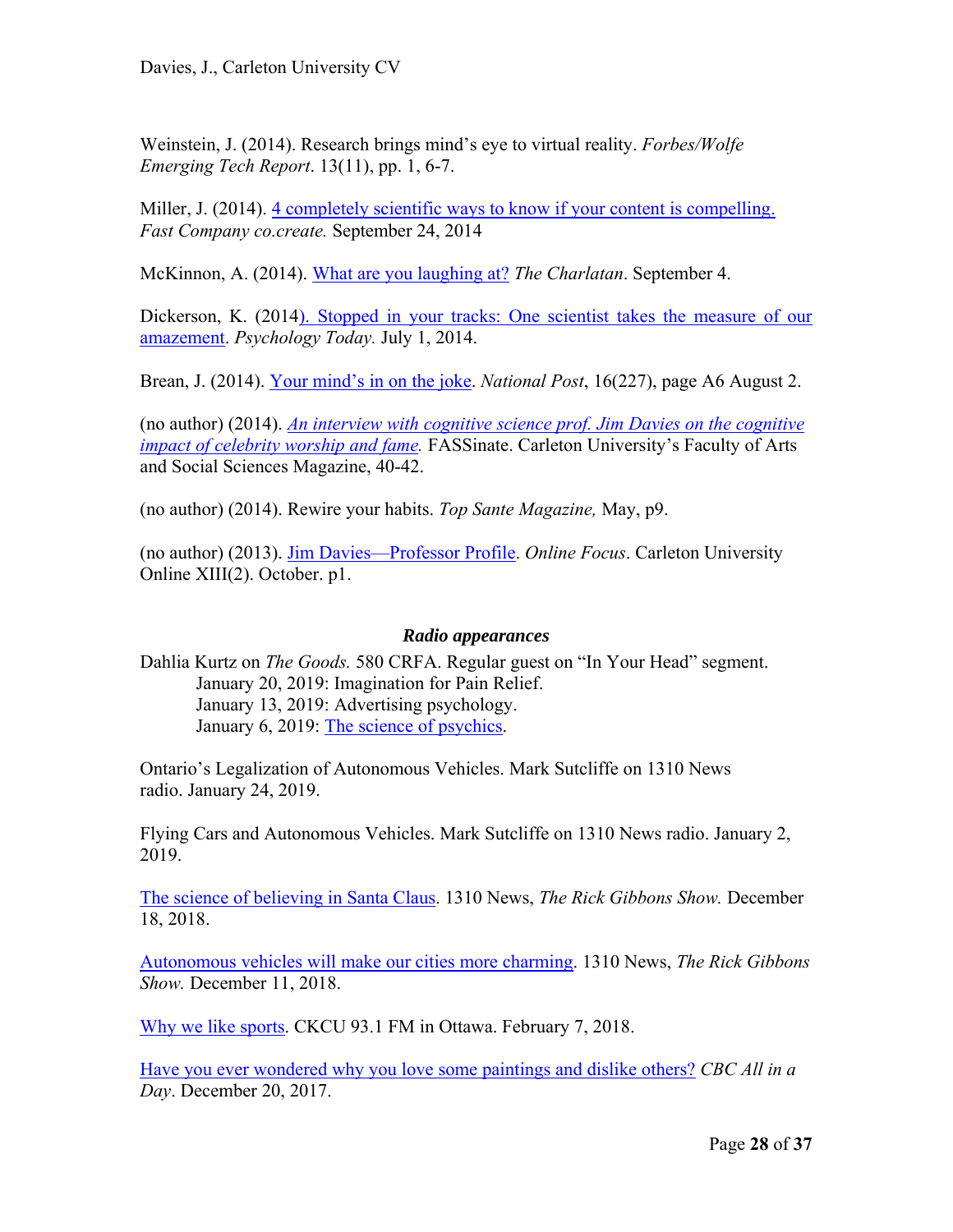Eve Pixiedrowner and the Micean Council. Interview by Susan Johnston, Bob LeDrew, and Amanda Jette. CKCU FM, December 15, 2017.

Our year of unexpected outcomes. WNPR, May 2, 2017. (starts at time 21:10)

Developing artificial intelligence – boon or bane?. *Radio Canada International.* Interview by Marc Montgomery. December 6, 2016. (12:21 minutes)

AI and consciousness. *Ottawa Morning*. Interview by Robyn Bresnahan. November 29, 2016. (7 minutes)

A.I. is not consciousness. *The John Batchelor Show*. Interview by John Batchelor, November 18, 2016.

If we love a robot can we also hurt one? Ontario Today, CBC Radio One, interview by Rita Celli, October 14, 2016.

Why are horoscopes still a thing? Radio noon, CBC Radio Montreal, February 2, 2016.

Why are horoscopes still a thing? Ontario Today interview with Rita Celli, January 29, 2016.

*Star Wars Music.* BBC Ireland. Interview with Joe Kraemer. December, 2015.

*Star Wars Music*. All in a Day. CBC 1. Interview with Joe Kraemer. December 21, 2015.

*Riveted* Interview. Innovation Hub with Kara Miller. WGBH, Public Radio International, March 7, 2015.

Imagine. *Digital Human.* Interview with Jim Davies. BBC. November 16, 2015.

*Riveted* Interview. Marcus Smith. BYU Radio, October 20, 2014.

*Riveted* Interview. The Matt Townsend Show. BYU Radio, September 17, 2014.

*Riveted* Interview. Inquiry with Mark Lynch. WICN. September 10, 2014.

*Riveted* Interview. Ottawa Morning on CBC 1 with Rita Celli. September 9, 2014.

*Riveted* Interview. Ottawa Morning on CBC 1 with Robyn Bresnahan. August 11, 2014.

*Riveted* Interview. On Point with Jane Clayson. National Public Radio August 11, 2014.

*Riveted* Interview. In Depth Interview with Sue Ford. WWSC. August 8, 2014.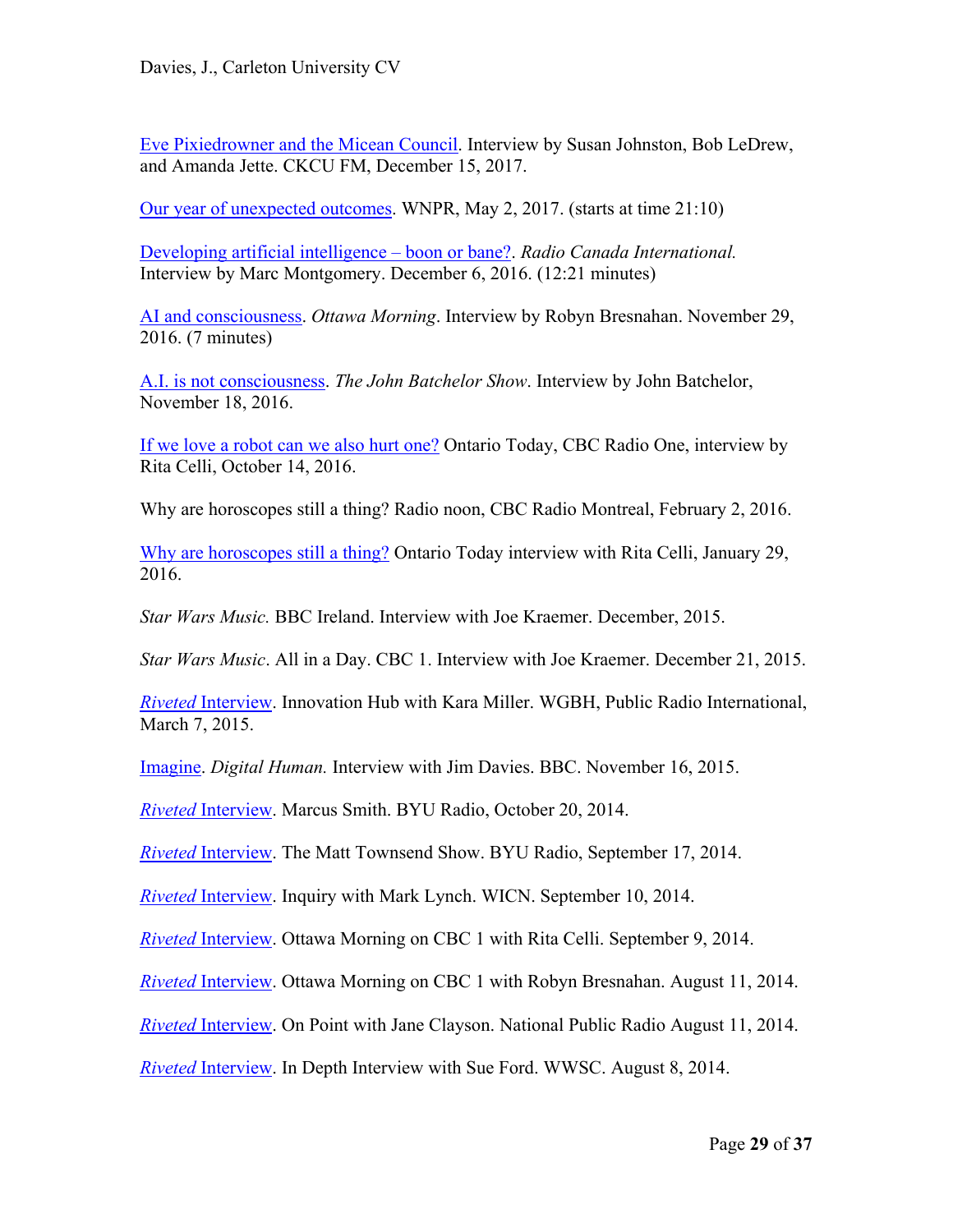Davies, J., Carleton University CV

Meditation. Geek On with Suzette Schmiedel. July 31, 2014.

Book Panel. All In a Day on CBC 1 with Alan Neal, July 28, 2014.

Advice for Students. CBC 1 with Meg Wilcox. September 5, 2013.

The Psychology of Willpower and New Year's Resolutions. Ottawa Morning on CBC 1 with Robyn Bresnahan. January 7, 2013.

Bicycle Helmets. Ottawa Morning on CBC 1 with Robyn Bresnahan. June, 2012.

Science of Imagination. Peer Review Radio on CUHO 89.1FM in Ottawa. February, 2012.

Calligraphy. In Town and Out on CBC 1 with Giacomo Panico. September, 2010.

Pac-Man art. All In a Day on CBC 1 with Alan Neal. June 17, 2010.

Chinatown Remixed. Friday Special Blend. CKCU 93.1 with Vanessa Davies, May 2010.

Science of Imagination TEDxCarletonU talk. All In a Day on CBC 1 with Alan Neal. March 29, 2010.

#### *Podcast appearances*

Memory Palaces. *The Reality Check* podcast. July 7, 2018.

Why Things Attract Our Attention. *Life with a Sixth Sense* podcast. April 22, 2018.

What Is Talent? (Who Is an Artist? Part I) Feat. Jim Davies. *High Off Life* podcast episode. January 4, 2018

How to raise teenagers who can think for themselves. *Talking to Teens* podcast with Andy Earle. December, 2017.

This imagination expert can help you get your best creative work done. *Entrepreneur* podcast with Linda Lacina. November 16, 2017.

Programming Ethics into AI. *The Reality Check* podcast, December 27, 2016.

The Science of Imagination and Fascination. Spark My Muse with Lisa DeLay. 2016.

Droid Psychology. The Reality Check. April, 2016.

The Power of Imagination Youniversity Podcast Episode 10. March 28, 2016.

Mutual Dependence & Effective Altruism – Dr. Jim Davies. *Positivity Effect Podcast*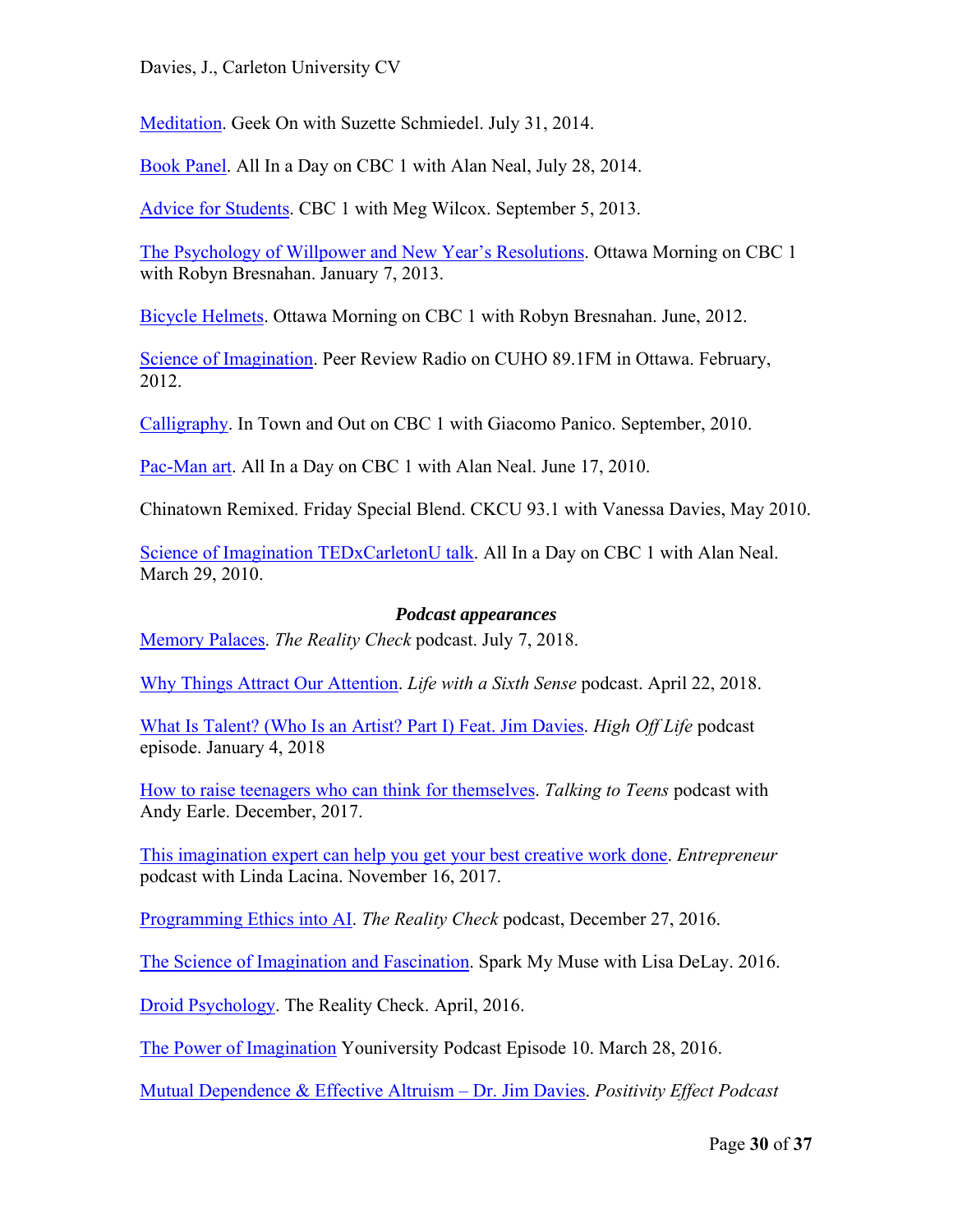with Thomas Recher. Episode 010, January 6, 2016.

*Riveted* and Droid Psychology Interview. Dr. Ted podcast with Ted Lougheed. November 9, 2015.

Riveted. The Reality Check. Episode 371. October 16, 2015.

Lopez, T. (2015). The Battle For People's Attention: Riveted With Jim Davies (Book-ofthe-Day). *Tai Lopez*, October 14.

Jochem, G. (2015). Wasted Effort in the Classroom. Innovation Hub podcast. September 3.

Why You Like What You Like. Gluckradio.com Episode 119. with Errol Gluck November 4, 2014.

*Riveted* Interview*. The Gist*. Episode 93 with Mike Pesca. September 16, 2014.

*Riveted* Interview. Dr. Alvin Podcast with Alvin Augustus Jones. August 13, 2014.

How to Be Compelling with Jim Davies. Brainfluence podcast, Episode 18, With Roger Dooley. August 6, 2014.

Cycling Helmets and Risk. The Reality Check. Episode 221. With Darren McKee. December 2, 2012.

# **AWARDS**

**Favourite Faculty Award** (2018) – Presented by the Carleton University Department of Housing and Resident Life.

**Carleton University Provost's Fellowship in Teaching Award** (2015) – This award recognizes faculty and contract instructors dedicated to sustained excellence in teaching, scholarship of teaching and continual development of teaching. There are three awards presented annually in the amount of \$2,500 each.

**Faculty of Arts and Social Sciences Research Achievement Award** (2015)

**Faculty of Arts and Social Sciences Teaching Innovation Award** (2014) – This award recognizes instructional excellence in the Faculty of Arts and Social Sciences. A maximum of three awards are presented annually. Each award winner receives an honorarium of \$1,000 and a certificate of recognition.

**Excellence in Teaching with Technology Award** (2012) **-** Established by Carleton University's Teaching and Learning Services, this award is awarded to faculty members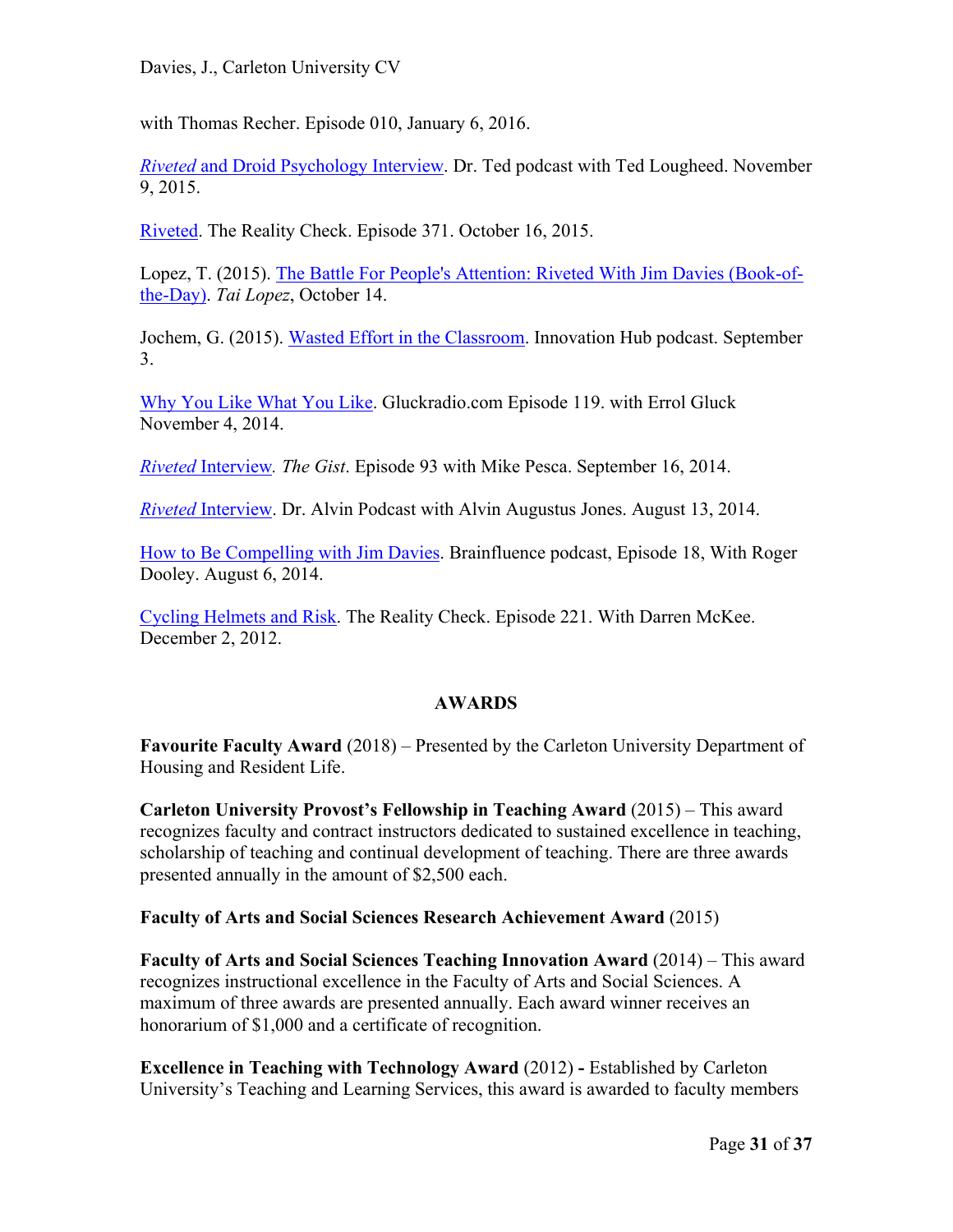who thoughtfully and meaningfully incorporate educational technology into their teaching and learning practices. Two awards of \$750 each are presented annually.

**Best Reviewer Award**. *The ACM Conference on Creativity & Cognition,* 2011.

# **SERVICE TO THE PROFESSION**

#### *Organizational Responsibilities*

Organizing Committee Member in charge of Publication-based Talks Committee, 41<sup>st</sup> Annual Meeting of the Cognitive Science Society (CogSci 2019). Montreal, Canada, July 24-27.

#### *Adjudication*

Judge for Excellence in Teaching with Technology Awards, Carleton University, 2013 – 2016.

# **ACADEMIC RESPONSIBILITIES**

#### *Graduate courses taught*

[CGSC 5102] Computational Methods Carleton University Instructor Fall 2010, 2011, 2013 [CGSC 6800] Proseminar in Cognitive Science Carleton University Instructor Winter 2007, 2008, Fall 2008, 2009, 2010 [CGSC 5001] Artificial Intelligence for Cognitive Science Carleton University **Instructor** Fall, 2008, 2009 [CGSC 4001,5001] Artificial Intelligence for Cognitive Science Carleton University Instructor Fall 2006, 2007, Winter 2011, 2012, 2014

#### *Undergraduate courses taught*

[CGSC 1001] Mysteries of the Mind Carleton University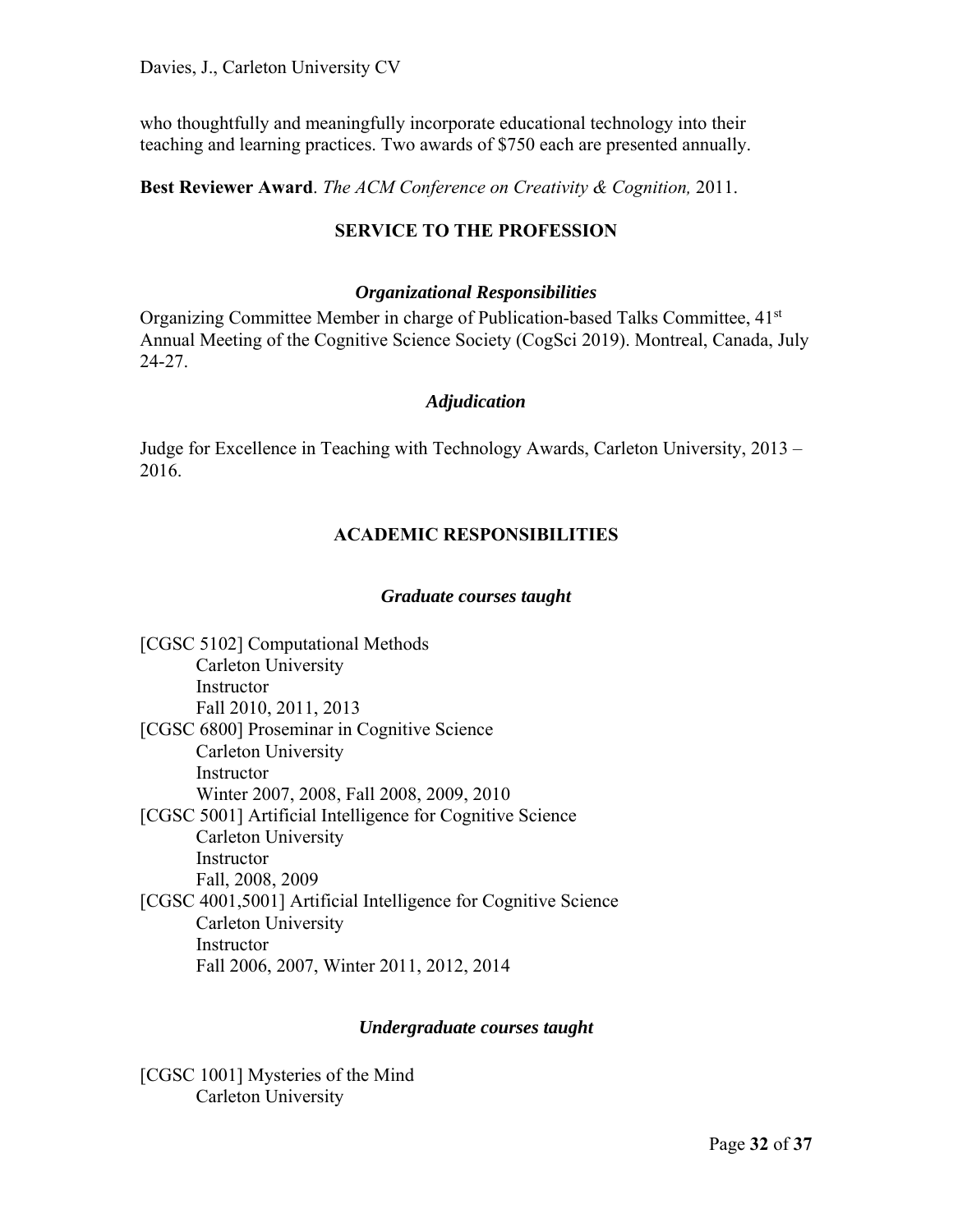| Instructor                                                |
|-----------------------------------------------------------|
| Fall 2011, 2013, 2014, 2015, 2016, 2017                   |
| Winter 2015, 2018                                         |
| [CGSC 3001] Honours Seminar in Cognitive Science I        |
| Carleton University                                       |
| Instructor (one half)                                     |
| Fall 2009, 2010, 2011                                     |
| [CGSC 4001] Artificial Intelligence for Cognitive Science |
| Carleton University                                       |
| Instructor                                                |
| Winter 2009, 2010, 2014                                   |
| [CGSC 2002]                                               |
| Theories and Methods in Cognitive Science                 |
| Carleton University                                       |
| Instructor                                                |
| Winter 2007, 2008, 2009, 2010, 2011, 2012, 2015           |
| [CISC 453] Advanced Artificial Intelligence               |
| Queen's University                                        |
| Instructor (one-third)                                    |
| Spring 2006                                               |

|               | Undergraduate                | Graduate              |
|---------------|------------------------------|-----------------------|
| Year          |                              |                       |
|               |                              |                       |
| $2017 - 2018$ | CGSC1001a,t; CGSC1001b,v     |                       |
| $2016 - 2017$ | CGSC1001b,v                  |                       |
| $2014 - 2016$ | CGSC1001a,t; CGSC1001b,v;    | CGSC5001a             |
|               | CGSC2002b; CGSC4001a         |                       |
| $2013 - 2014$ | CGSC 1001, CGSC4001/5001     | <b>CGSC 5102</b>      |
| $2012 - 2013$ | (sabbatical)                 |                       |
| $2011 - 2012$ | CGSC 1001, CGSC 3001**, CGSC | <b>CGSC 5102</b>      |
|               | 4001/5001, CGSC 2002         |                       |
| $2010 - 2011$ | CGSC 3001**, CGSC 2002, CGSC | <b>CGSC 5102</b>      |
|               | 4001/5001                    |                       |
| $2009 - 2010$ | CGSC 4001, CGSC 3001**, CGSC | CGSC 6800*, CGSC 5001 |
|               | 2002                         |                       |
| $2008 - 2009$ | CGSC 4001, CGSC 2002         | CGSC 6800*, CGSC 5001 |
| $2007 - 2008$ | CGSC 4001/5001, CGSC 2002    | CGSC 6800*            |
| $2006 - 2007$ | CGSC 4001/5001, CGSC 2002    | CGSC 6800*            |

# *Teaching Record*

\*Taught for 1 term (two term course).

\*\* Shared course with another instructor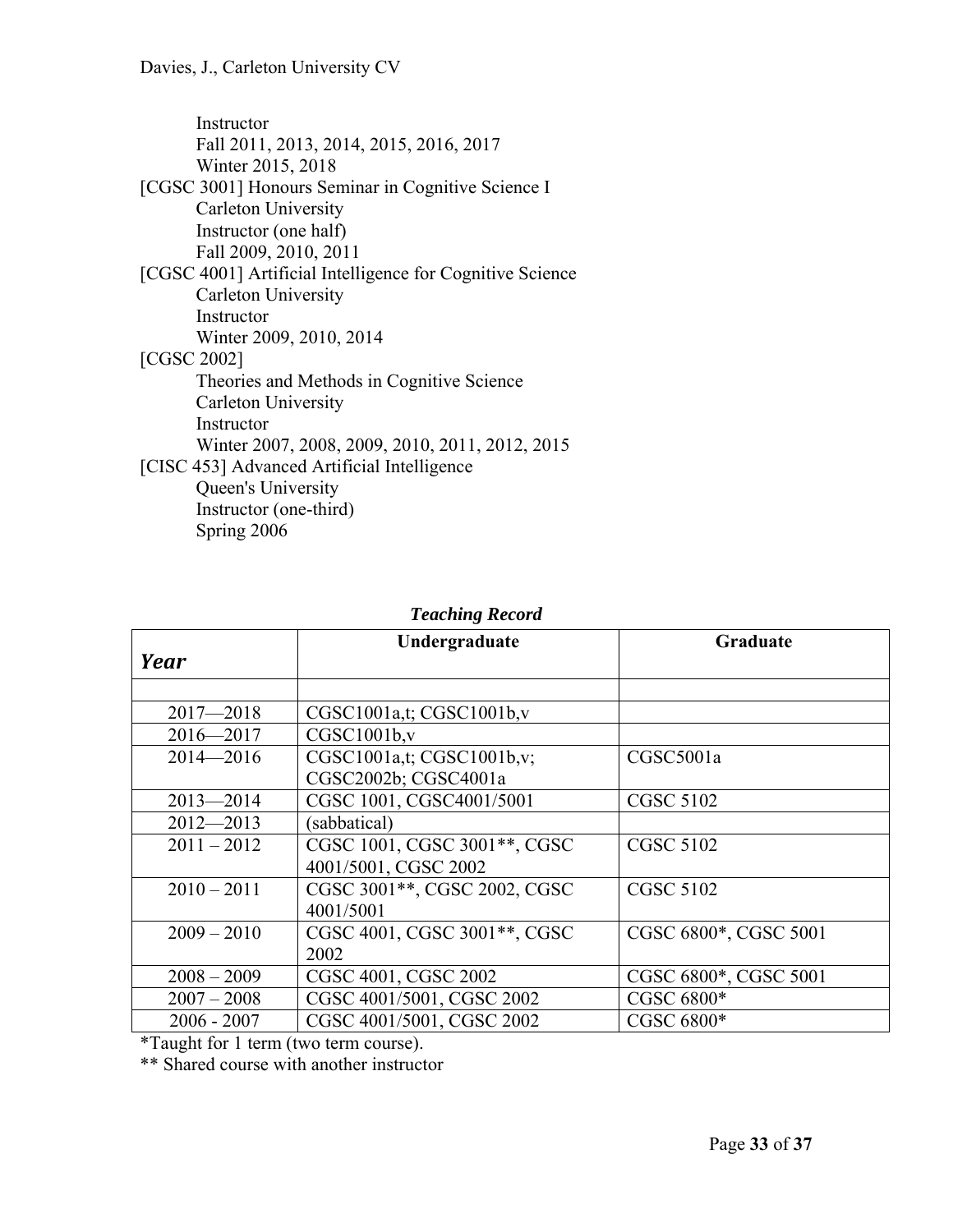# *Supervision*

(MDes. is a Master's in Industrial Design, and MCogSc. is a Master's in Cognitive

| Science.) |                                               |                                                                             |  |  |
|-----------|-----------------------------------------------|-----------------------------------------------------------------------------|--|--|
| Years     | <b>Student</b><br><b>Thesis/Project Title</b> |                                                                             |  |  |
|           | <b>Ph.D. Dissertation Supervision</b>         |                                                                             |  |  |
| 2017-     | Justin Singer                                 | In progress                                                                 |  |  |
| present   |                                               |                                                                             |  |  |
| 2014-     | Michael O. Vertolli                           | In progress                                                                 |  |  |
| present   |                                               |                                                                             |  |  |
| 2016      | <b>Sterling Somers</b>                        | A cognitive affordance model of shoulder rotation in ACT-R<br>3D            |  |  |
|           |                                               | <b>Master's Supervision</b>                                                 |  |  |
| 2016-     | Pratik Tiwari (co-                            | In progress                                                                 |  |  |
| present   | supervised)                                   |                                                                             |  |  |
| 2018      | Sean Riley                                    | A biologically plausible neuron model of mental rotation                    |  |  |
| 2017      | Claudie St. Arnauld                           | MDes. How design tools facilitate right-sizing choices for                  |  |  |
|           |                                               | first-time homebuyers                                                       |  |  |
| 2016      | Can Mekik                                     | MCogSc. An automated evaluation procedure for artificial                    |  |  |
|           |                                               | <i>imagination systems</i>                                                  |  |  |
| 2015      | <b>Vincent Breault</b>                        | MCogSc. Multi-agent Planning for Interactive Emergent                       |  |  |
|           |                                               | <b>Narrative Systems</b>                                                    |  |  |
| 2014      | Michael O. Vertolli                           | MCogSc. Masters in Cognitive Science- Contextual Coherence                  |  |  |
|           |                                               | in the Visual Imagination: An Interdisciplinary Analysis                    |  |  |
| 2013      | Natalie Daphne                                | MDes. The Element of Play in Design                                         |  |  |
| Shalmon   |                                               |                                                                             |  |  |
|           |                                               | <b>Honours Thesis Supervision</b>                                           |  |  |
| 2018      | Shermin Kilicaslan                            | The effect of cute images on creativity                                     |  |  |
| 2018      | Galen O'Shea (post-                           | The postsynaptic simulator: An open-source, educational                     |  |  |
|           | bacc)                                         | game to teach undergraduates about neuroscience                             |  |  |
| 2018      | John Beninger                                 | Evaluation and Integration of 3D Scene and Object Databases<br>in SOILIE 3D |  |  |
| 2018      | Selina Doig                                   | Investigating task degradation using Lake: Cognitive                        |  |  |
|           |                                               | architecture modeling menton theory                                         |  |  |
| 2018      | Amy Labelle                                   | Laughter and danger sense: How do they relate?                              |  |  |
| 2018      | <b>Jack Parsons</b>                           | Analogical reasoning and the brain: The neural                              |  |  |
|           |                                               | underpinnings of analogy processes                                          |  |  |
| 2017      | Sydney Lockhart                               | Adaptive memory errors                                                      |  |  |
| 2017      | Mackenzie Ostler                              | A menton pool production system                                             |  |  |
| 2016      | Alex Salgo                                    | A Simulated Neuron for Learning Action Potentials                           |  |  |
| 2015      | Felix Yisa                                    | The Ability of System 1 to Unconsciously Recognize Valence in               |  |  |
|           |                                               | <b>Blurry Words</b>                                                         |  |  |
| 2015      | Jay Jennings                                  | Curvilinear Impetus Belief and Embodied Cognition: The                      |  |  |
|           |                                               | Impact of Psychomotor Reactions on Folk Physics Beliefs sep-                |  |  |
| 2014      | Maryanna Guillet                              | Enhancing Creative Design With Infrequently-Used Attributes                 |  |  |
| 2014      | Gorkem Guduk                                  | Genetic Distance and Perception of Cuteness in Primates                     |  |  |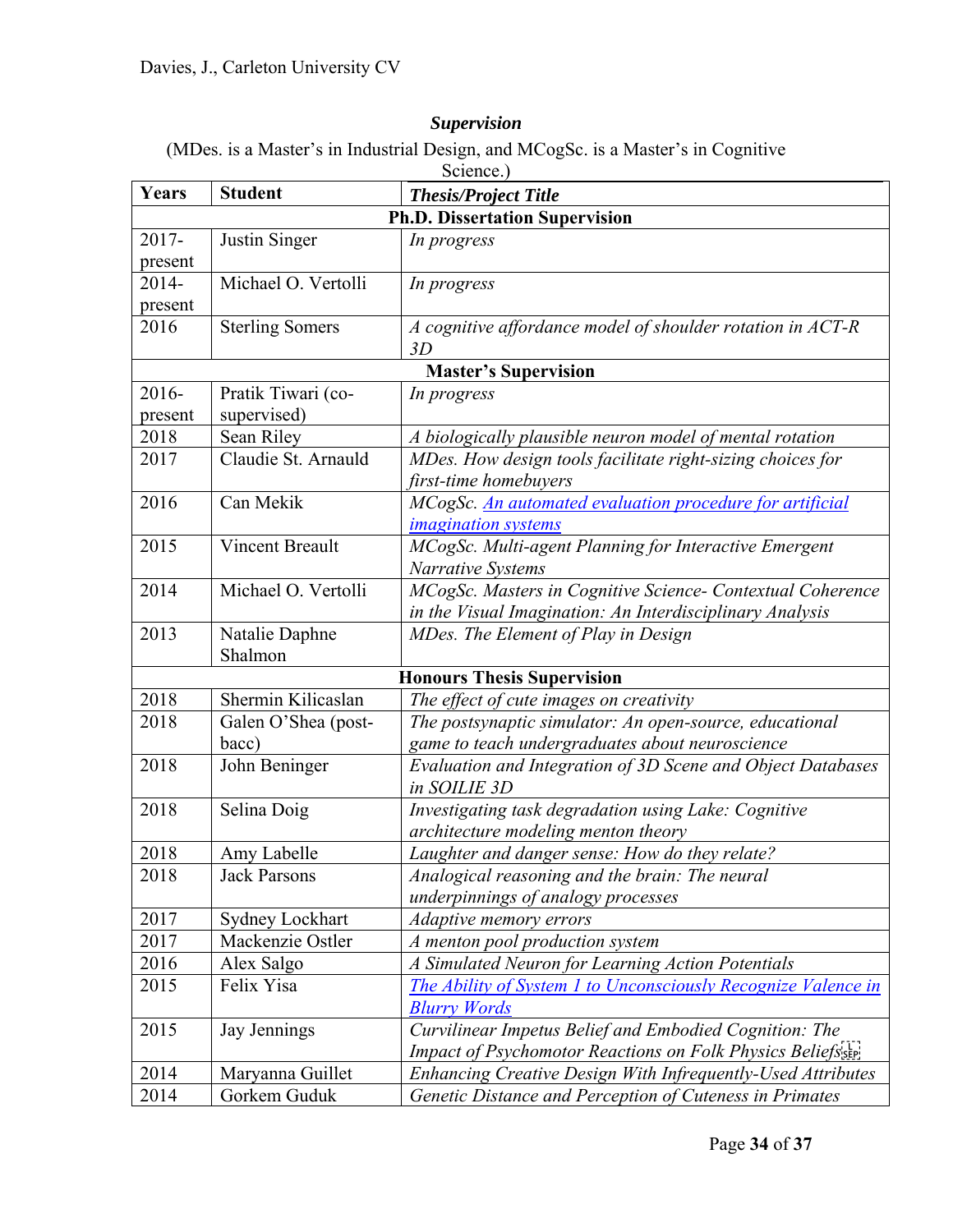| 2014      | Branden Lynch            | An Information Processing Account of Metaphor                  |  |  |
|-----------|--------------------------|----------------------------------------------------------------|--|--|
| 2013      | Meaghan McManus          | The Effects of Specific Physical Features on Perceived         |  |  |
|           |                          | Intelligence                                                   |  |  |
| 2013      | <b>Sebastien Ouellet</b> | Automated and Cognitively Plausible Descriptions of Three-     |  |  |
|           |                          | <b>Dimensional Scenes</b>                                      |  |  |
| 2012      | Marcel Campbell          | Analogy and Case-Based Reasoning: A Comparison                 |  |  |
| $10 - 11$ | Josh Wilson              | How humans predict spatial magnitudes of an inexperienced      |  |  |
|           |                          | object by using spatial knowledge of a similar object (co-     |  |  |
|           |                          | supervised with Amedeo D'Angiulli)                             |  |  |
| $09-10$   | Peter Welch              | Developing an understanding of the biological emergence of     |  |  |
|           |                          | mind; an analysis of the distributed information processing of |  |  |
|           |                          | the superorganism                                              |  |  |
| $09-10$   | Geoffrey Johnson         | The Expansion of Galatea to Include L12, L11, and L13          |  |  |
| $09-10$   | <b>Connor Smith</b>      | The Retrieval of Images Using Spatial Relationship Detectors   |  |  |
| $09-10$   | Jessica Cockbain         | What if Da Vinci Had A Computer? Investigating the Influence   |  |  |
|           |                          | of Technology On Creativity                                    |  |  |
| $08 - 10$ | Nicolas Di Noia          | The Categorical Similarity Mapping Engine (CSME), The          |  |  |
|           |                          | Abstract Relation Mapping Engine (ARME), and the Direct        |  |  |
|           |                          | Structure Mapping Engine (DSME): Investigating Category-       |  |  |
|           |                          | based Approaches To Analogy Mapping                            |  |  |
| 08-09     | Alexander Miller         | Rethinking Machine Ethics: Functionally Defined Artificial     |  |  |
|           |                          | <b>Intelligent Agent Ethics</b>                                |  |  |
| 07-08     | Jonathan Gagné           | Analogical Inference of Visual Properties                      |  |  |
| $07 - 08$ | <b>Tyler Mair</b>        | Finding Fun: Examining the Source of Fun in Games              |  |  |

# *Master's Theses Examined*

| All are at Carleton University unless otherwise specified |
|-----------------------------------------------------------|
|-----------------------------------------------------------|

| Date           | <b>Department</b> | <b>Student</b>      | <b>Title</b>                             |
|----------------|-------------------|---------------------|------------------------------------------|
| 2018, August 1 | Psychology        | Alexandra Skutovich | Personal Expansion and Romantic          |
|                |                   |                     | Relationship Well-Being                  |
| 2018, February | Computer          | Vaibhav Kesarwani   | <b>Automatic Poetry Classification</b>   |
| 9              | Science,          |                     | <b>Using Natural Language Processing</b> |
|                | University of     |                     |                                          |
|                | Ottawa            |                     |                                          |
| 2015, June 30  | Psychology        | Eve-Marie Blouin-   | Nurturing the Temporally Extended        |
|                |                   | Hudon               | Self: Mental Imagery as an               |
|                |                   |                     | Intervention to Increase Future Self-    |
|                |                   |                     | Continuity and Reduce Academic           |
|                |                   |                     | Procrastination                          |
| 2015, February | School of         | Jessie Thavonekham  | Changing the Context of Experience:      |
| 6              | Industrial        |                     | <b>Applying Sensory Elements Towards</b> |
|                | Design            |                     | <b>Mindful Eating</b>                    |
| 2014, July 17  | Psychology        | Matthew G. Heubner  | Selection of Procedures in Mental        |
|                |                   |                     | Division: Relations Between Self-        |
|                |                   |                     | <b>Reports and Eye-Movement Patterns</b> |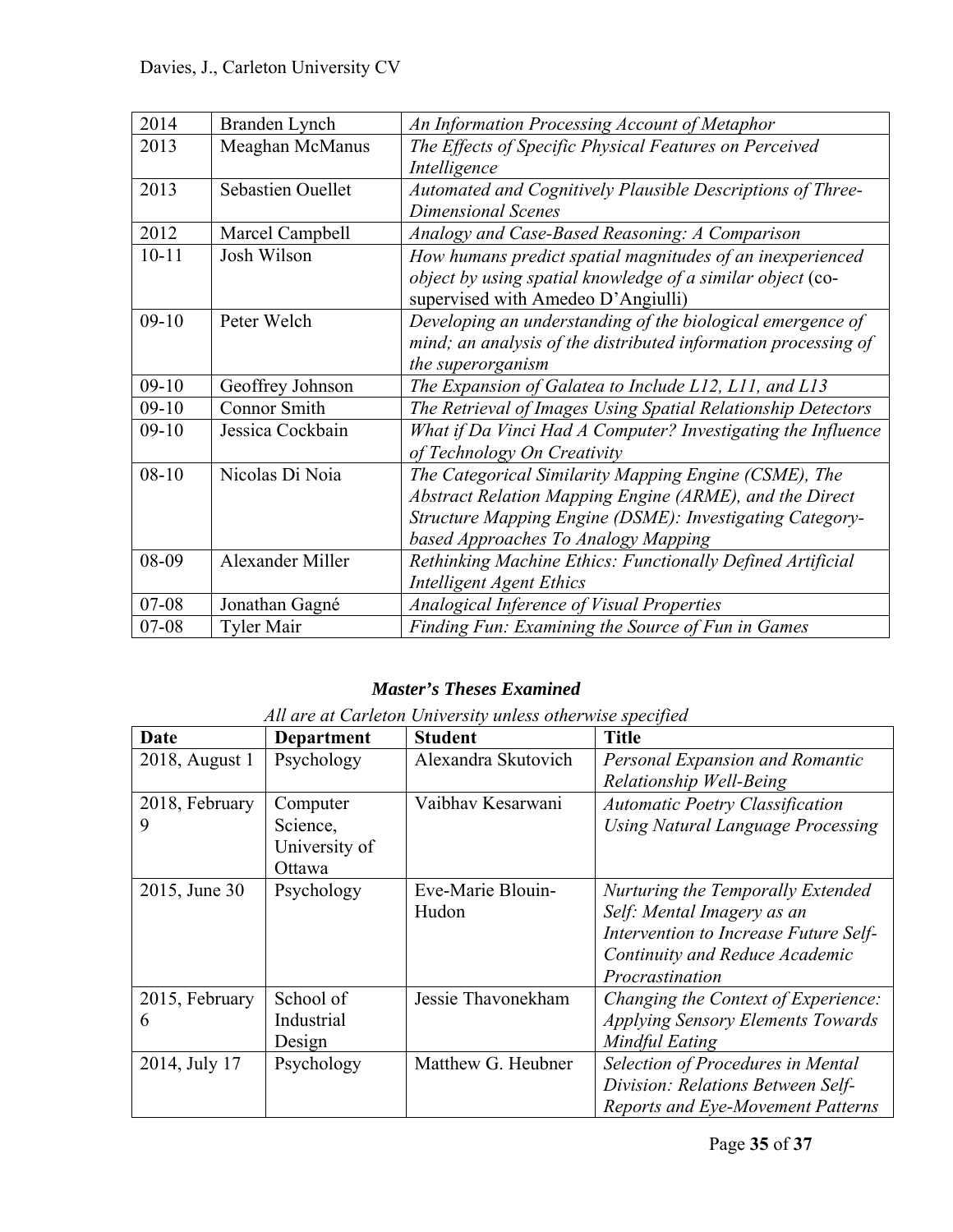| 2013,         | School of           | Xinchu Zhang           | <b>Examining Sensorial Interfaces as</b> |
|---------------|---------------------|------------------------|------------------------------------------|
| December 12   | Industrial          |                        | the Stimuli for Remote Affective         |
|               | Design              |                        | Communication                            |
| 2013,         | Neuroscience        | <b>Matthew Runge</b>   | Validating Phenomenological              |
| September 5   |                     |                        | Aspects of the Mental Imagery            |
|               |                     |                        | Experience through MetaAnalysis:         |
|               |                     |                        | Beyond Global Assessment of              |
|               |                     |                        | Imagery Ability                          |
| 2012,         | English             | <b>Thomas Sorensen</b> | Mimesis, Metarepresentation, and         |
| September 4   |                     |                        | the Transformation of the Mental         |
|               |                     |                        | Object in the Aesthetic Attitude.        |
| 2010,         | <b>Film Studies</b> | Jake Dole              | The Curious Eye: Symmetry, Neo-          |
| September 3   |                     |                        | Baroque Aesthetics and the               |
|               |                     |                        | <b>Hollywood Spectacle</b>               |
| 2008, January | Psychology          | Michael Henighan       | <b>Working Memory and Arithmetic</b>     |
| 28            |                     |                        |                                          |
| 2008, January | Psychology          | Jordan Schoenherr      | The Dependency of Confidence             |
| 9             |                     |                        | Processing on Working Memory             |
| 2008, May 20  | Psychology          | Joey Theberge          | A Distributional Analysis of Reaction    |
|               |                     |                        | Times in Mental Rotation                 |

#### *Ph.D. Dissertations Examined at Carleton University*

| Date | <b>Department</b> | <b>Student</b> | <b>Title</b>                                                                                  |
|------|-------------------|----------------|-----------------------------------------------------------------------------------------------|
| 2016 | Cognitive Science | Matthew Kelly  | The memory tesseract: Developing a<br>unified framework for modelling<br>memory and cognition |
| 2016 | Cognitive Science | Deirdre Kelly  | A dual-process account of moral<br>judgment: What psychopaths can<br>teach us about morality  |
| 2015 | Cognitive Science | Kam Kwok       | Complex Fan Analysis, the Extension<br>of ACT-R Fan Effect Model                              |
| 2013 | Computer Science  | Hua Li         | Perception-Assisted High-Quality<br>Stylization                                               |

# **ADMINISTRATIVE RESPONSIBILITIES**

#### *Departmental Service*

Cognitive Science Distinguished Lecture Series, coordinator, Fall 2017- Present Fall 2015- Winter 2016 Fall 2006– Summer, 2009 Technical Report Manager (2009-Present) Undergraduate Committee (Fall 2015-Present) Graduate Committee (2009-2015) Ontario Graduate Scholarship Appraisal Committee (2009)